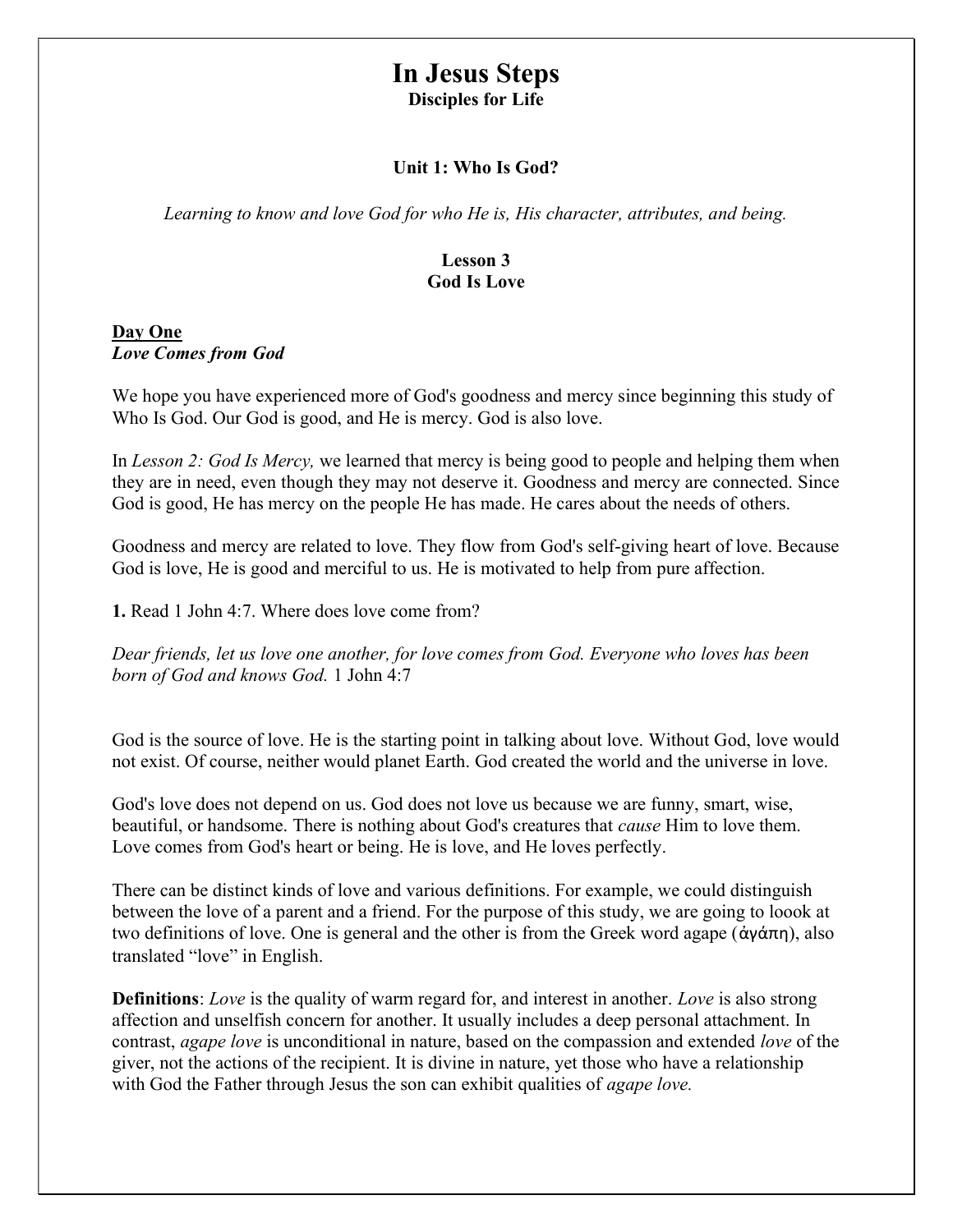Love was here before angels or humans were created. Love has always existed because God is eternal (without end or beginning). Therefore, love has existed forever in God.

Like God's attribute of goodness, love can be difficult to understand. For example, how can a loving God allow evil and suffering in the world? If you are still struggling with these kinds of questions, go back and read Unit 1, Lesson One: God Is Good. Some of the same arguments for God's goodness can be applied to God's love nature.

# Read John 17:24 and answer questions 2–5:

"Father, I want those you have given me to be with me where I am, and to see my glory, the glory you have given me because you loved me before the creation of the world." John 17:24

2. Jesus is talking to God. What is the name Jesus uses to talk with God?

3. What kind of relationship should the name father describe in one's life?

4. What kind of a relationship did you have with your earthly father? Comment on your past and present relationship.

5. How long has God the Father loved God the Son?

Not everyone had a father growing up, and not everyone who had a father had a good one. I can speak a little about this from experience. I do not remember my father ever holding me or playing with me. The one thing I do remember is being hit by a broom—not exactly positive or gentle discipline. Simply, I did not have a good relationship with my father.

My parents divorced when I was eight years old, and my father moved to another state. I remember when he drove away, I was not sad, and I never missed him. I only saw him two more times after the divorce even though he lived for another 35 years.

During my first eight years and afterwards, he did not provide, protect, listen, communicate, or discipline well. He was not my friend, and I seriously questioned his love for me and our family. Strangely, I did not resent or have any bad feelings for my father. I just did not think about him. However, as a Christian, I do forgive him for not being a kind and loving parent.

Some of my friends had fathers worse than mine. One was an alcoholic with a bad temper. Their family always had to be careful not to upset him. Since there did not *seem* to be any good role models around me, I did not miss having a father. It has only been in the last 10 years or so that I have realized something was missing in my early family life.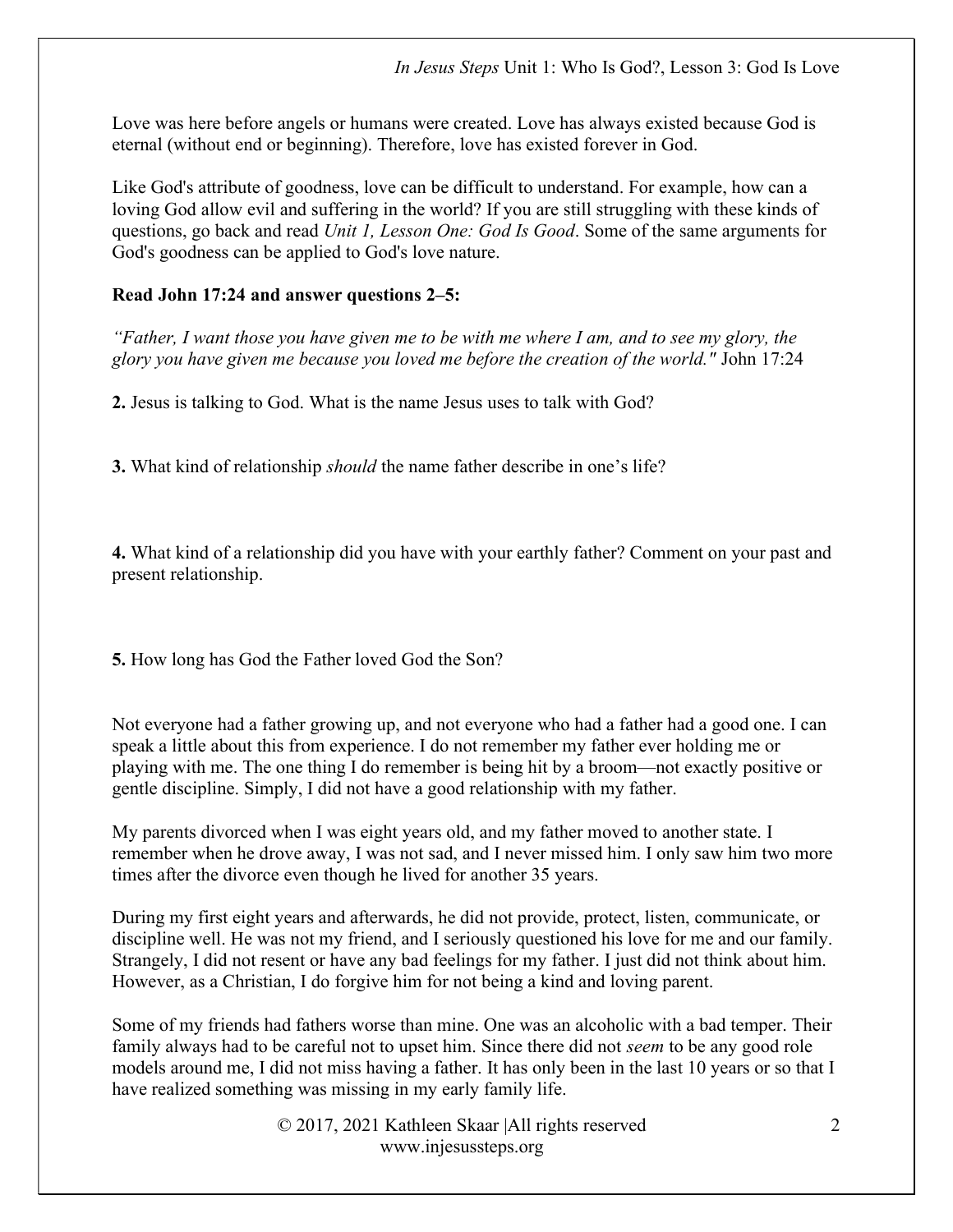God the Father is not like my father. In fact, He has none of the imperfections or shortcomings of any earthly fathers. God is perfect. He always provides, protects, listens, and communicates exceptionally well. We are His friends, and He loves us for who we are. He even disciplines us in love, and for our own good.

We experience God by faith (Hebrews 11:1–40). He is a real Person but different from the people He created. He is divine and spirit. Therefore, God does not have physical characteristics or limitations like we do. To help us understand and relate to God, the Bible uses figurative language describing God in human terms. Figurative means expressing one thing in terms of another.

Humans are made in the image of God (Genesis 1:26–27). We are like God in terms of having a spirit, attributes, minds, feelings, will, and emotions. Although God is spirit (John 4:24), He is neither male nor female. However, He chooses to reveal Himself in both masculine and feminine characteristics.

There are about seven references in the Bible to God in motherly terms. For example:

"Can a mother forget the baby at her breast and have no compassion on the child she has borne? Though she may forget, I will not forget you!" Isaiah 49:15

"As a mother comforts her child, so will I comfort you; and you will be comforted over Jerusalem." Isaiah 66:13

"Like a bear robbed of her cubs, I will attack them and rip them open; like a lion I will devour them—a wild animal will tear them apart." Hosea 13:8

Scripture reveals that God has chosen to refer to Himself more often as a father than a mother. There are about 170 references in the Bible to God as Father. Since God has chosen to make Himself known as our Father through His word, we should respectfully and obediently comply with (fulfill) His wishes.

This does not mean God loves or values men more than women. Remember, it was only after God created Eve (and gave both dominion over the earth) that He said, "it was very good' (Genesis 1: 26–28, 31).

Women as well as men are given inheritance rights as sons in Christ Jesus (Galatians 3:26–29). In some English Bible translations, the Greek word for son is translated children in English. In ancient times, only sons could inherit property and lead their father's estate. In Christ, women equally share and lead in their *Father's* business. It is only when men and women are working together in harmony that we model a biblical ideal.

Remember, God is spirit, and His abilities are vastly different from men and women. For example, God is all-present (omnipresent). Yes, God is everywhere, all the time, and at the same time. Therefore, He is always with us.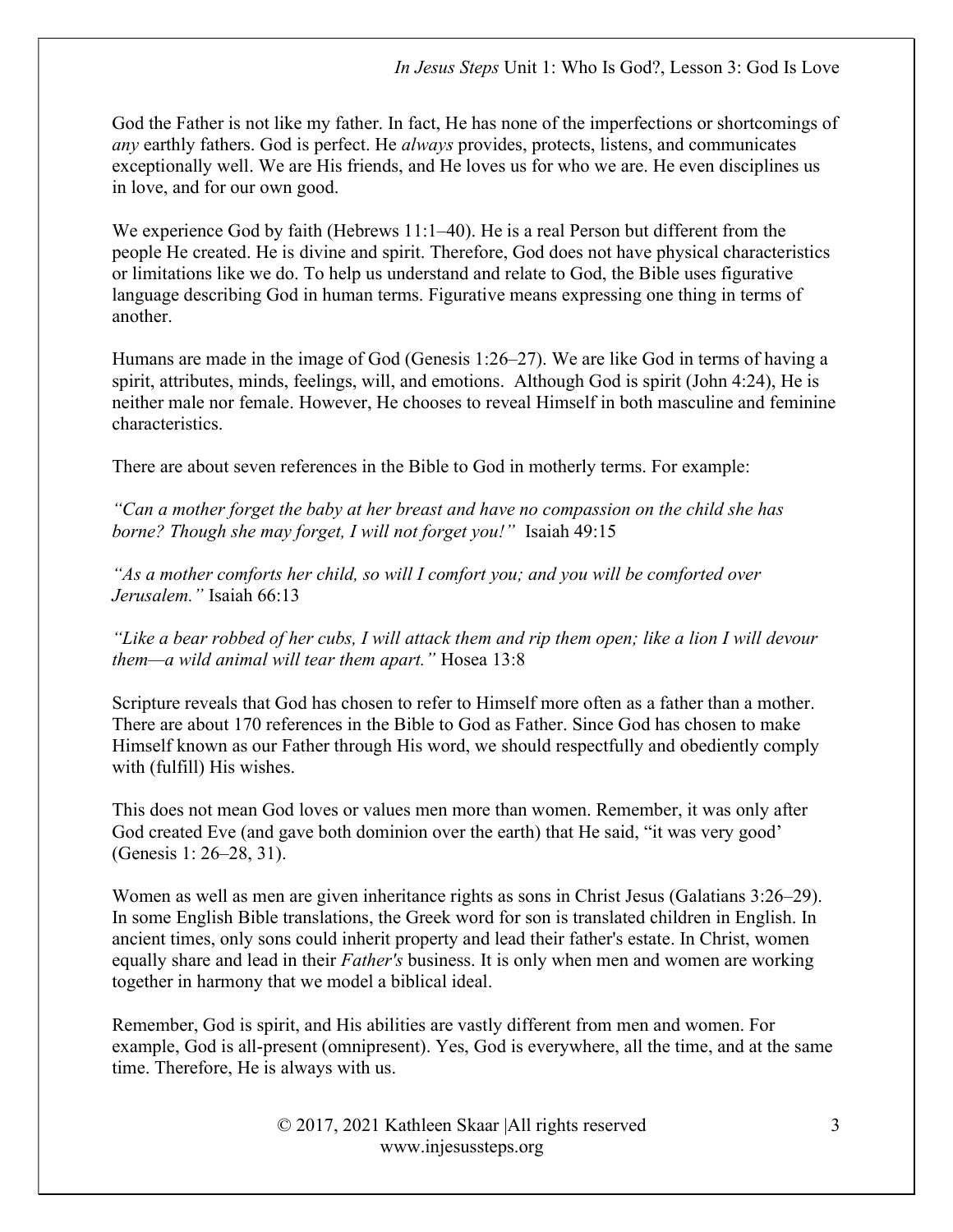Not only is God always with us. He will never leave us. We are never alone. Even if we do *not* feel His presence in a particular situation, we can be assured He is present. We can also be certain He is working things out for our spiritual good.

Everything God does is motivated (caused) by love. Love is God's nature. God the Father, Jesus the Son, and the Holy Spirit have loved each other forever. They love outside of our time and space. God created time and space for our world.

Jesus existed before He took on flesh (body) and was born to the Virgin Mary. Jesus, the Father, and the Spirit are one in the holy mystery we call the Trinity. As you read and study the Bible, you will see this truth plainly revealed (made known).

6. Read John 17:5. Was Jesus with the Father before the world began? Yes No (Underline One)

And now, Father, glorify me in your presence with the glory I had with you before the world began. John 17:5

God did not *need* to create humans. He was not lacking in any way. He was not lonely, nor did He require anything to make Him glad. The triune God (consisting of the Father, Son, and the Holy Spirit) was perfectly happy and content in His own love. If God did not love Himself, He would not be true to His own loving nature. If God were not aware of His love and content in it, He would not be God.

We do not know all the reasons why God created the world and placed humans here, but we do know He acted out of love. God wanted to share His love and receive love in return. We also know we were created to glorify and honor God (Psalm 96:8, 115:1).

7. Read Psalm 136:3–6. Why do we give thanks to God, the Lord of lords?

Give thanks to the Lord of lords: His love endures forever.  $4$ to him who alone does great wonders, His love endures forever.  $5$  who by his understanding made the heavens, His love endures forever.  $6$  who spread out the earth upon the waters, His love endures forever. Psalm 136:3–6

Accountability: Be prepared to share your answer from # 7 with the disciples on your team.

In 1957, "In God We Trust" became the official motto (slogan) of the United States. It has been printed on all paper currency (money) since that time. The saying has been engraved on coins since 1864.

Not all U.S. citizens trust or have faith in Almighty God. In fact, some citizens want the motto removed. These are usually people who do not believe there is a God (atheists). God and His love surround their very existence, yet they refuse to believe or accept His existence.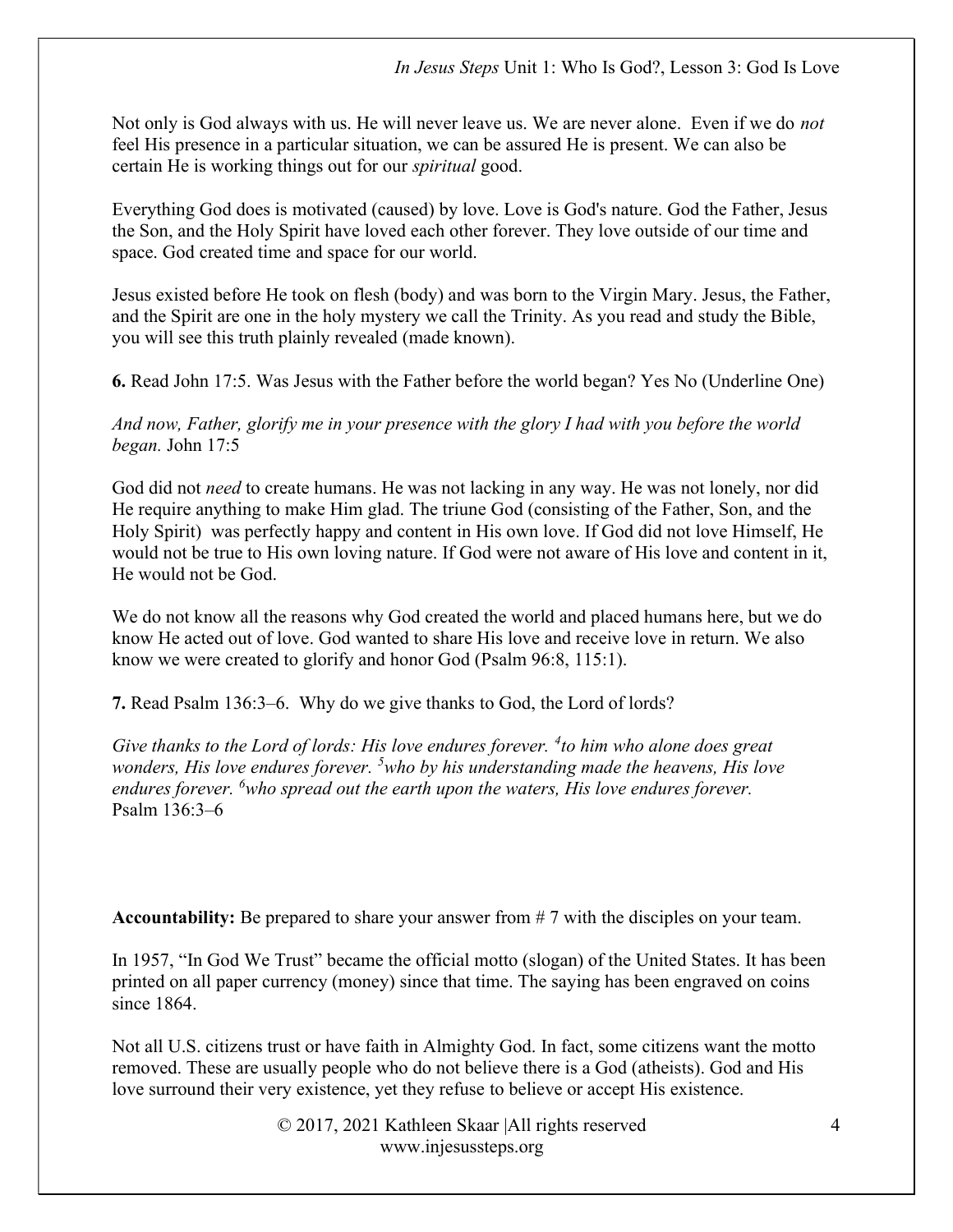Perhaps you believe there is a God, but do not think God really loves you. If you had one or more uncaring parents, you may even question your own worthiness to be loved. Maybe you are angry and question why God *did not* give you a loving father or mother. Or you may have had loving parents but they taught or modeled behavior that made you doubt God's love.

8. Do you trust or believe that God truly loves you? Yes No Maybe (Underline One)

9. Explain why or why not you believe that God truly loves you.

#### Action Step

10. Memorize Jeremiah 31:3:

The LORD appeared to us in the past, saying: "I have loved you with an everlasting love; I have drawn you with unfailing kindness." Jeremiah 31:3

Accountability: Be prepared to share your answer and memory verse from #10.

11. Please pray: Heavenly Father, thank You for this lesson on love. Please use this lesson to show Your love to me. Help me to know and love You in return. Give me the faith to believe in You and Your perfect and everlasting love for me. Amen.

Pray for your family and members of your discipleship team: O God, please impress upon my family and co-disciples' hearts Your vast love for them. Increase their knowledge of You and Your love for them each day. Amen.

—End Day One—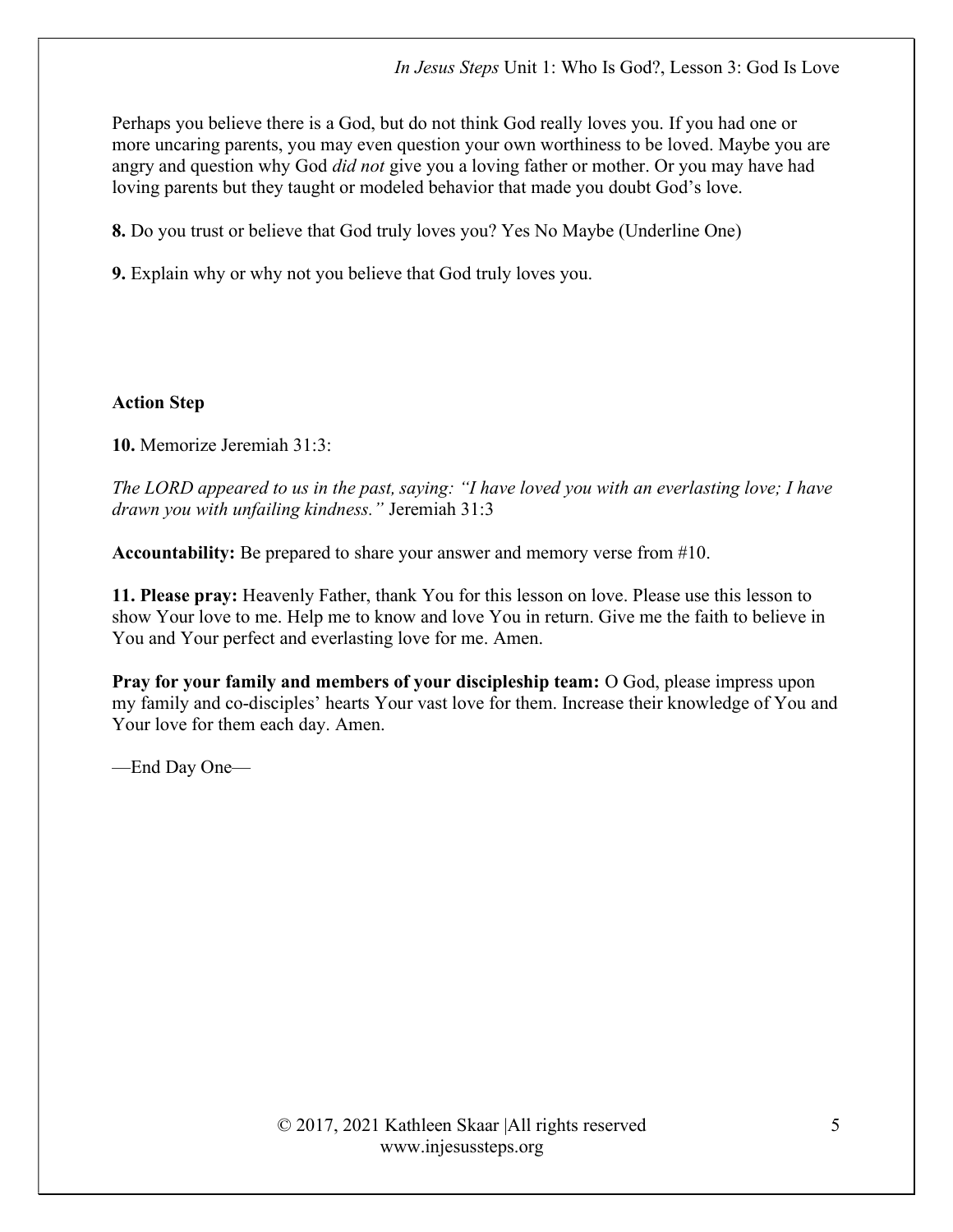# Day Two God Has Feelings and Emotions

Love has an emotional side to it. When we love someone, strong feelings are involved. We want to spend time with that person, and we enjoy seeing his or her face. Emotions or feelings can well up for anyone with whom we have a close relationship, such as a spouse, child, parent, or friend.

The emotional part of our affection moves us to spend time with that person, listen to them, speak kindly, and do nice things for them. We are also seeking a positive response from those we love. We want them to love us back.

It is hurtful to love someone and not be loved in return. Since they are special to us, we want to be special in their eyes also. Rejection or getting a negative response from anyone is painful.

There is a term used for love that is not returned (reciprocated): unrequited love. It usually applies to romantic love but can refer to any kind of love that is not returned. You may have experienced this kind trauma. It involves real pain. Hence, phrases like "broken heart" and "wounded spirit" can be a good description of your suffering.

Yes, unrequited love can be responsible for physical pain. You might feel it in your chest, head, or stomach. You may even throw-up (vomit) or have difficulty sleeping. Perhaps you cannot eat or eat too much. A general depression sinks into your soul.

You may begin to wonder, What is wrong with me? or Why doesn't this person love me back? There may be an element of shame or embarrassment involved. You may even blame God for not making you more attractive or lovable. Or you may want to blame God for not making the person love you.

12. Please share a time when your love for someone was not returned.

The other side of unrequited romantic love is the viewpoint of the other person—the person doing the rejecting. You may have had someone love you who you did not love in return. As a result, you may have experienced guilt and anxiety for having hurt someone. Most people do not feel good about causing someone pain and heartache. Still, the one rejected usually experiences the most trauma.

Remembering past times of unrequited love—whether caused by you or by the other person—may still burn and sting. I pray that God, in His unfailing love, to restore and heal you.

However, I also want you to think and feel with your emotions for a few minutes. God created you and sent His Son to die for you. Every good thing you have is from His loving hand. How might He feel when you turn your back on Him, when you do not return His amazing love? How might God feel when you pray or pay attention to Him only when you need or want something?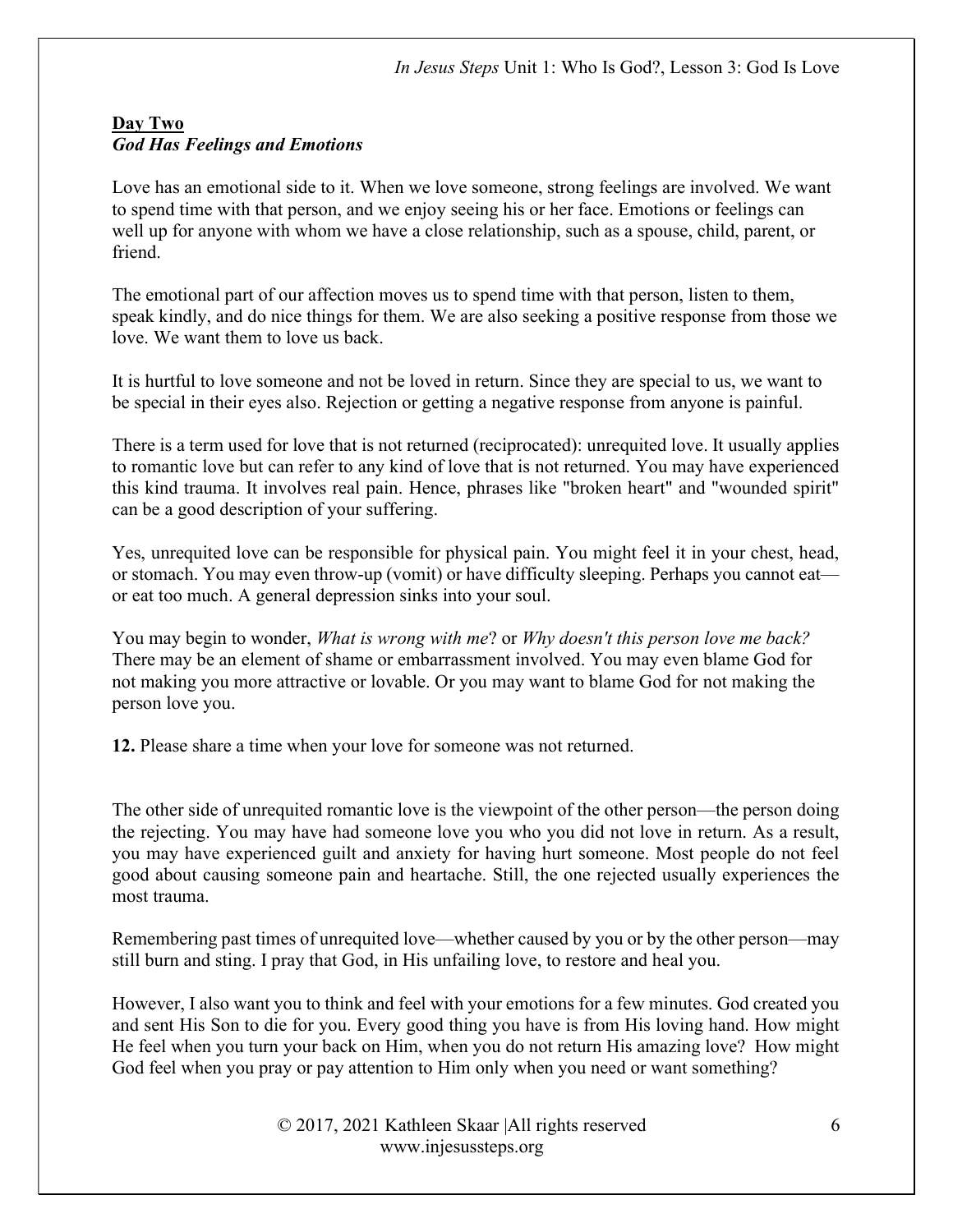God has feelings and emotions. However, His feelings flow from His eternal nature and are not subject to change (Malachi 3:6). This is true of God's overall state of mind. We cannot change His overall mental health and stability. He is never moody, emotional, sullen, or temperamental.

13. Read Psalm 78:40. The Israelites rebelled against God in the wilderness and Him in in the wasteland!

How often they rebelled against him in the wilderness and grieved him in the wasteland! Psalm 78:40

Definition: Grieve means to feel or show pain, sorrow, and grief.

**Definition:** *Rebel* means to oppose or fight against a person or group in authority.

14. Have you ever thought how your actions concern God? Yes No (Underline One)

Our actions concern God, but they cannot affect Him. God is the unmoved Mover of all things and self-sufficient; He cannot be moved or changed by external forces. He is perfect and lacks nothing. This truth is known as God's impassibility and is one of His attributes. It means that God has different feelings, but not changing passions. Passion arises from a desire for what is lacking; God lacks nothing and is in control of everything.<sup>1</sup> Think about it. How could God be in control and be content if billions of people in the world could inflict pain or suffering on Him?

God is said to feel grief so that we may understand the importance of our actions. God wants us to behave in certain ways and uses terms and language to help us grasp what our sinful behaviors are like. Sin is serious business and can cause pain and suffering for ourselves and others. It is such serious business that Jesus had to suffer and die for our sins. When Jesus became man, He took on human flesh willingly. He chose to experience life as a man. He chose to suffer and therein, understand human pain, joy, and passion.

God loves you with an intensity that is impossible to imagine. His love for you is immensely tender, compassionate, sympathetic, kindhearted, and firm. God's love for you is perfect. He loves you in ways that are best for your eternal good. He is love (1 John 4:8).

In love, God created humans and placed us in a beautiful world. He provided food, shelter, and clothing. God is faithful to answer prayers and protect us. He also gives us free will to choose how to live our lives.

The ultimate and definitive (final solution) act of God's gifts and love rests in His Son, Jesus Christ. We will be look more closely at Jesus' character shortly, but for now recognize Jesus is God making His love a brilliant reality. God is revealing and showing how great a love He has for you.

© 2017, 2021 Kathleen Skaar |All rights reserved <sup>1</sup> Norman Geisler, Systematic Theology, vol. 2 (Minneapolis, Bethany House, 2003), 112–113.

www.injesussteps.org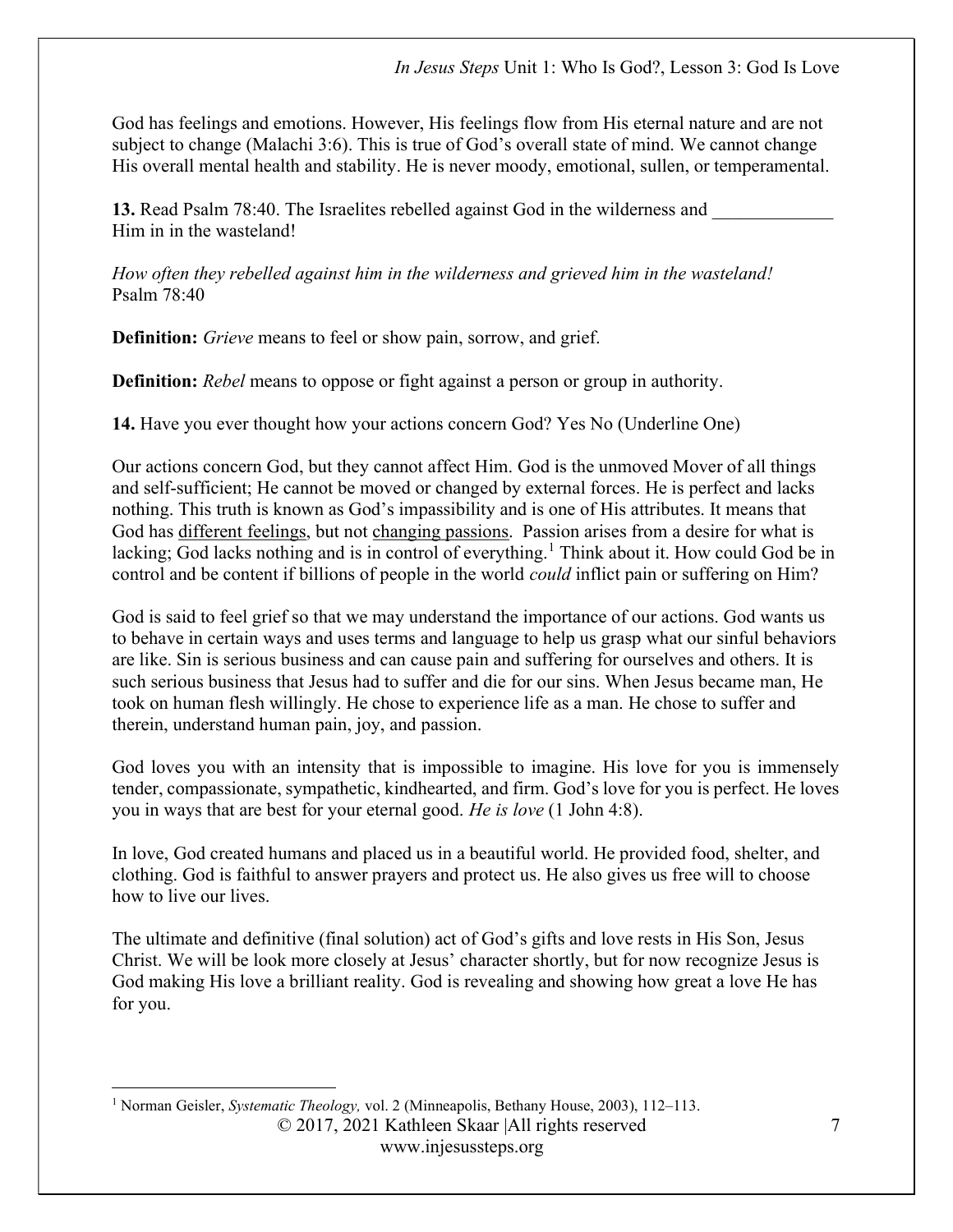15. How do you love God back?

Accountability: Be prepared to share your answer from # 15 with your team.

There are many ways to love God. One way of loving God is particularly important. We need to obey Him. Both the Old Testament (Deuteronomy 28:1, 11:1; Jeremiah 7:23) and the New Testament (John 14:15, 14:23, 15:14; 1 Peter 1:2) make this clear.

Another way to love God is to love our neighbor. A neighbor is anyone in need. We love God by helping the hungry, stranger, poor, sick, imprisoned, hurt, injured, weak, orphan, widow, blind, lame, needy, grieving, and foreigner (Matthew 25:35–45; Luke 10:25–37; Acts 20:35; James 1:27; Job 29:11–12, 16–17; Isaiah 58:7–8). A challenging way to love God is by loving and helping our enemy (Matthew 5:43–48).

Action Steps (16–17): Prayerfully consider three ways to express your love to our triune God. Practice each one over the next three days and write about it.

16. List each way you are practicing loving God and write about the experience:

17. It would be a worthy life goal to explore and practice loving God. Will you make this a life goal (aim, purpose)? Yes No Maybe (Underline One)

Accountability: Be prepared to share your answers from #16–17 with your team.

#### Read Hosea 11:1–4 and answer questions 18–22:

"When Israel was a child, I loved him, and out of Egypt I called my son.  ${}^{2}$ But the more they were called, the more they went away from me. They sacrificed to the Baals and they burned incense to images.  ${}^{3}$ It was I who taught Ephraim to walk, taking them by the arms; but they did not realize it was I who healed them.  ${}^{4}I$  led them with cords of human kindness, with ties of love. To them I was like one who lifts a little child to the cheek, and I bent down to feed them." Hosea 11:1–4 (Ephraim is another name for Israel, the northern kingdom.)

18. How does God refer to the people of Israel (v. 1)?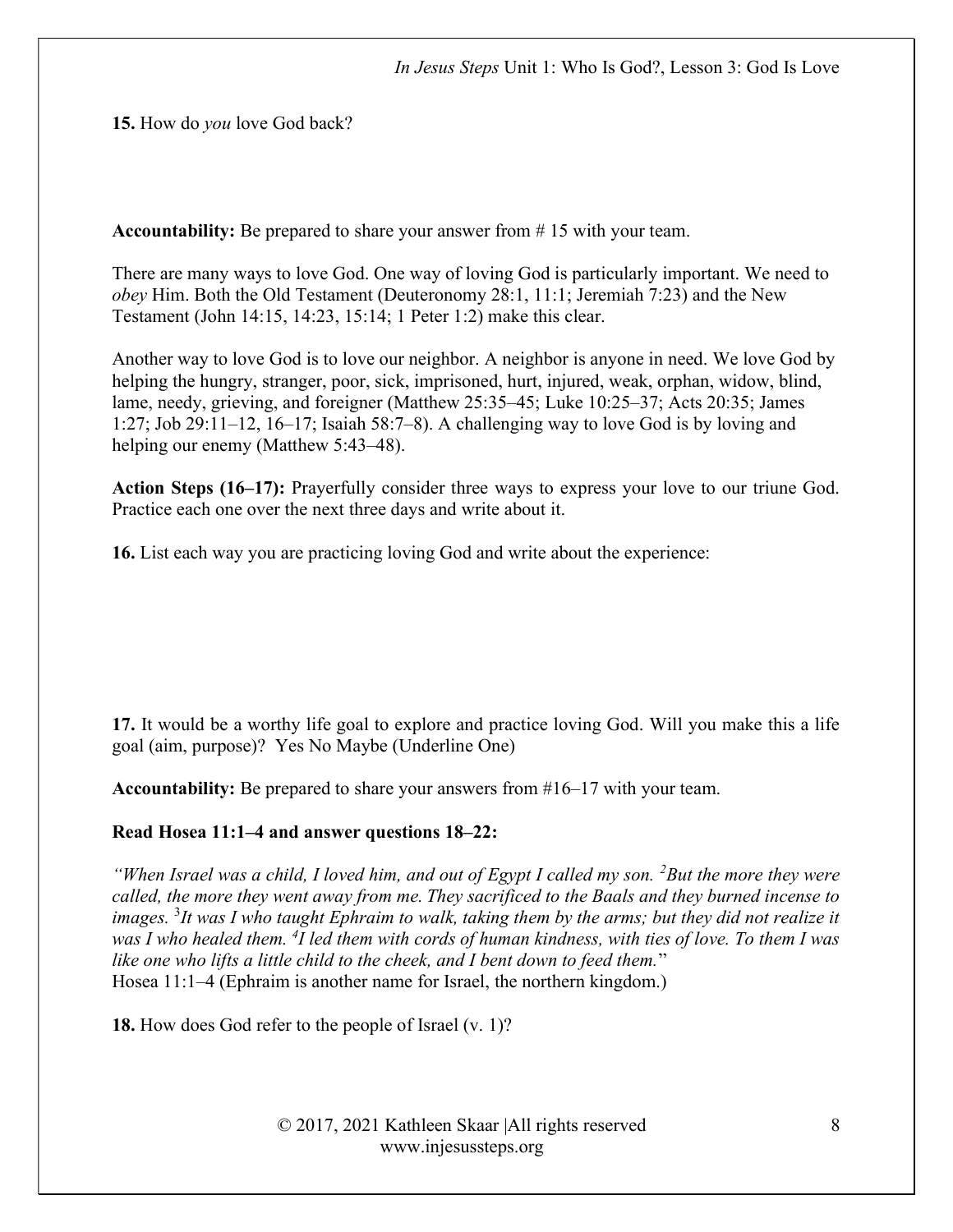19. How did God feel about the people of Israel (v. 1)?

20. How did Israel go away from God (v. 2)?

21. Who taught and healed Israel (v. 3)?

22. How did God lead the people of Israel (v. 4)?

God chose the people of Israel to be His people and receive His commandments. He freed them from slavery to the Egyptians and led them with love and kindness. Nevertheless, they turned from God to idols (Baals) made by their own hands.

In Christ Jesus, God chooses people to be His and follow His Word and Spirit. He freed us from slavery to Satan and leads us with love and kindness. Nevertheless, we turn from God to idols made from our own hands.

Today few people worship inanimate (lifeless) objects made by human hands. But the apostle Paul teaches that other sins are considered idolatry. Idolatry is the worship of a physical object, but it can also be devotion or attachment to anything other than God.

23. Read Colossians 3:5. What are some of the things that belong to our earthly nature and are idolatrous?

Put to death, therefore, whatever belongs to your earthly nature: sexual immorality, impurity, lust, evil desires and greed, which is idolatry. Colossians 3:5

# Read Matthew 23:37 and answer questions 24–25:

"Jerusalem, Jerusalem, you who kill the prophets and stone those sent to you, how often I have longed to gather your children together, as a hen gathers her chicks under her wings, and you were not willing." Matthew 23:37 (Prophet is a person who speaks for God.)

Note: Jerusalem was a city where God's temple was located. It was the center of Jewish worship. In this context, Jerusalem is used figuratively to include the Jewish people (formerly called the Israelites) and their religious leaders.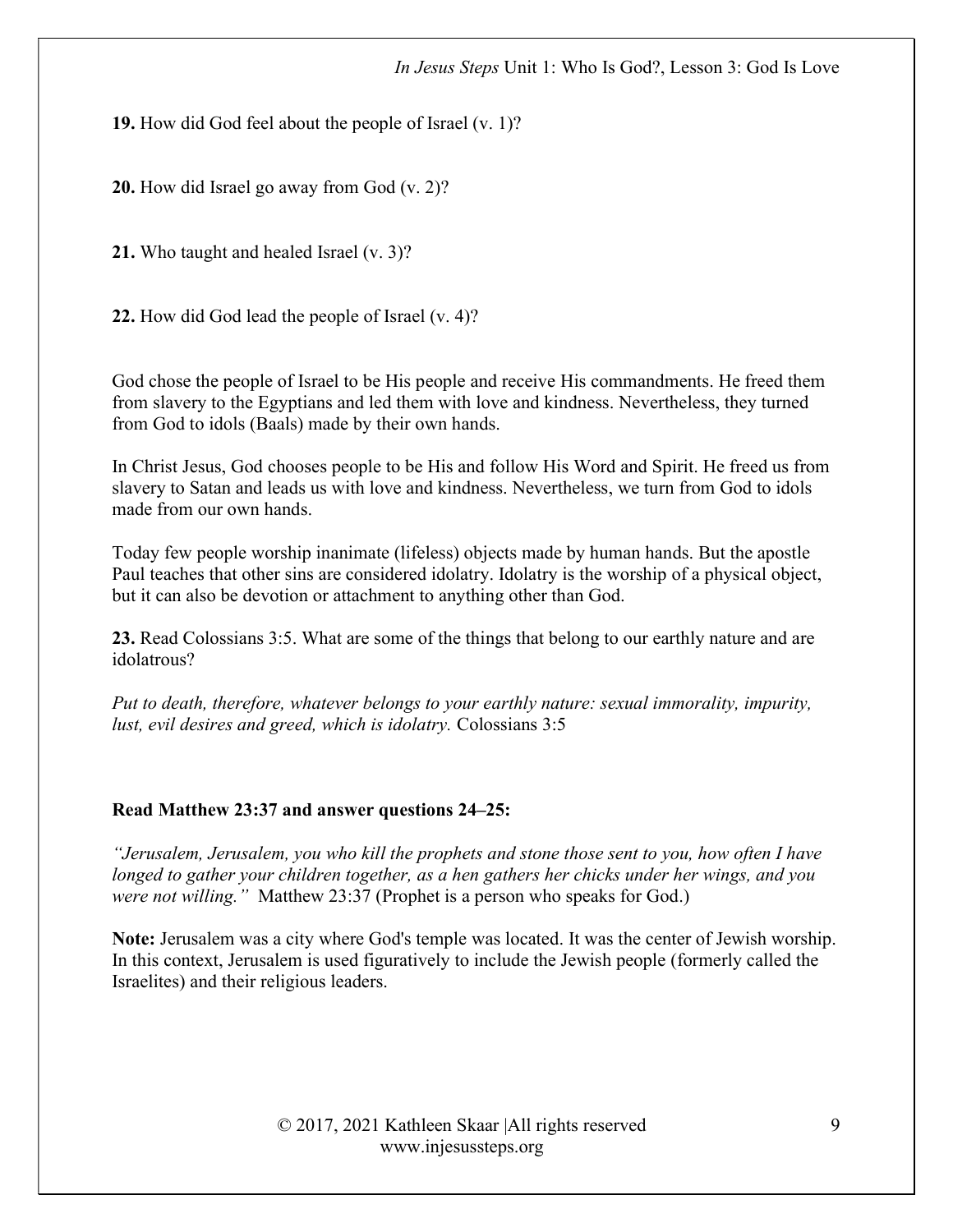24. How are Jesus' words to the people similar (alike) to God the Father's words to the people in Hosea 11:1–4?

God the Son, like the Father, expressed His love for the people and His sadness over their sin. God wants a loving relationship with us, but many are unwilling to accept it. We would rather go our own way. Our way, without God, is the wrong way and the way to destruction. Earlier in this lesson we learned that God is divine and spirit. We experience God by faith. However, at one point in history, God came to earth in human form. Jesus, the Son, was born of a virgin and walked the earth as a man. He was fully God and fully man.

Therefore, when Jesus weeps over Jerusalem and the people, we can experience the heart of God. We can see God's love poured out through human actions and words. God's feelings and emotions become real to us.

We do not have any power to physically or emotionally wound God. In other words, He is not vulnerable to us. But God chooses to experience grief (John 10:18). Jesus had real pain and suffering. He chose to be affected (influenced, touched) by our behavior. He was considered a man of sorrows. Read the prophecy of Isaiah 53:3 below that was foretold about Jesus 700 years before He was born.

# Action Step

25. Read and meditate (think deeply) on Isaiah 53:3. How do these words about Jesus express His love for you?

He was despised and rejected by mankind, a man of suffering, and familiar with pain. Like one from whom people hide their faces he was despised, and we held him in low esteem. Isaiah 53:3

Accountability: Be prepared to share your answer from #25 with your team.

—End Day Two—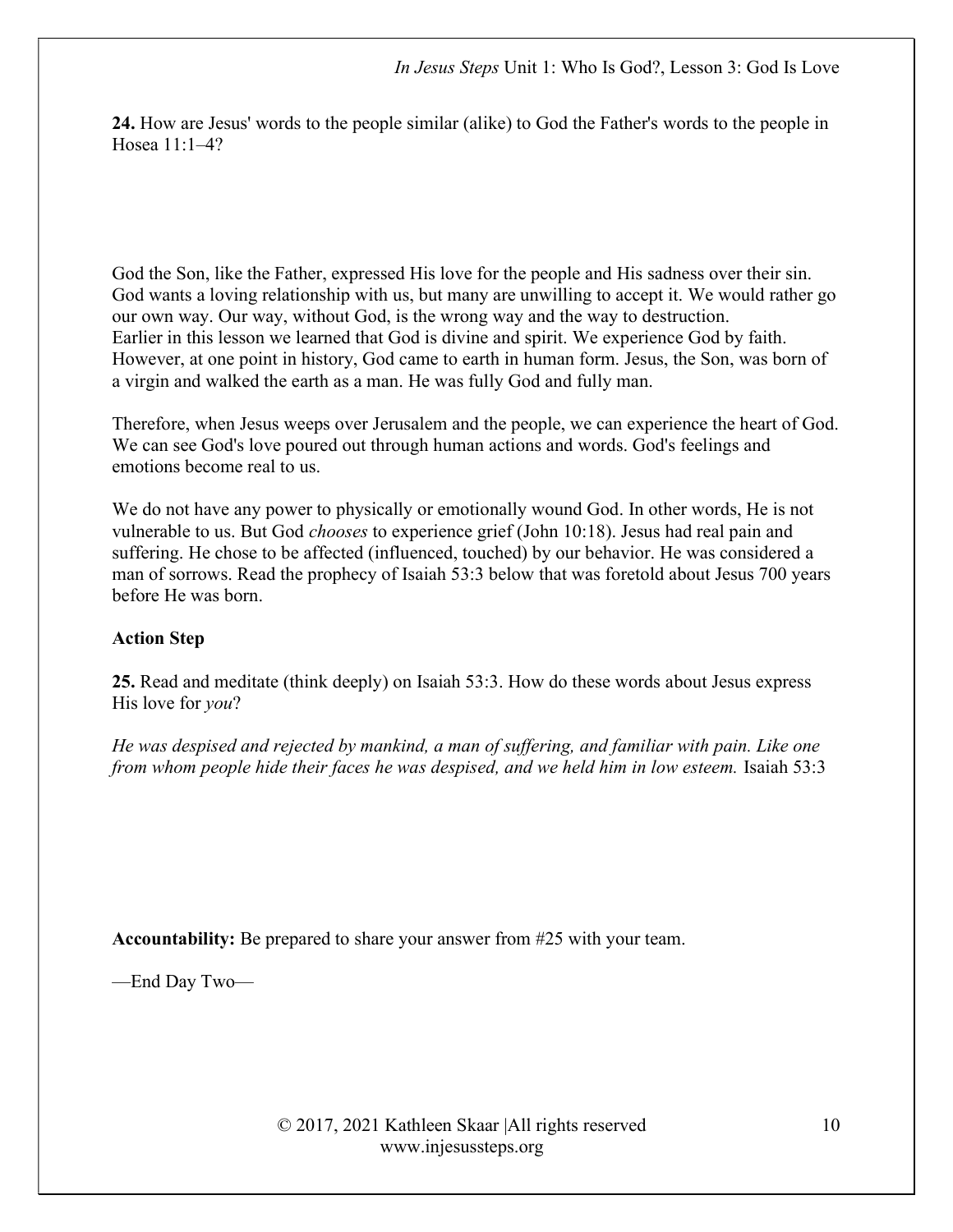#### Day Three God Sends His Love

When we love and care about another person, we give of ourselves. We may give gifts, time or talents. It is self-giving love. We give of what we have, whether it is quality words, quality time, or quality resources.

# Read John 3:16 and answer questions 26–28:

For God so loved the world that he gave his one and only Son, that whoever believes in him shall not perish but have eternal life. John 3:16 ("World" means all people in this verse.)

26. Does God love you? Yes No (Underline One)

27. How did God prove His love for you?

28. How do you receive eternal or everlasting life?

You may be thinking, "God sent His Son, Jesus, for everyone. God loves everyone. How does this make me especially loved?"

The answer goes back to God's divine character. His capacity to love is infinite (without limit). Therefore, He can and does love you immensely. In the same way, God loves all the people He has made. Just because Jesus was given for everyone who believes, does not mean His love for you is less meaningful or real.

We are small-minded. Our love is tainted by the Fall (Adam and Eve's sin) and the world we live in. Do not think of God's love in human terms. Think of God's love in divine terms. Pray: O God, Open my mind and heart to Your ideal and amazing love. Amen.

Jesus' death on the cross is the epitome (ideal) of self-giving love. Jesus willingly came to earth and willingly died on a cross for your sins. The fact that He died for others only makes His sacrifice more powerful. He took the sins of all people into His body on the cross (1 John 2:2–3).

# Read 1 Peter 2:24 and answer 29–31:

"He (Jesus) himself bore our sins in his body on the cross, so that we might die to sins and live for righteousness; by his wounds you have been healed." 1 Peter 2:24 (parentheses added)

29. Who bore or carried our sins in His body on the cross?

30. How have you been healed of your sins?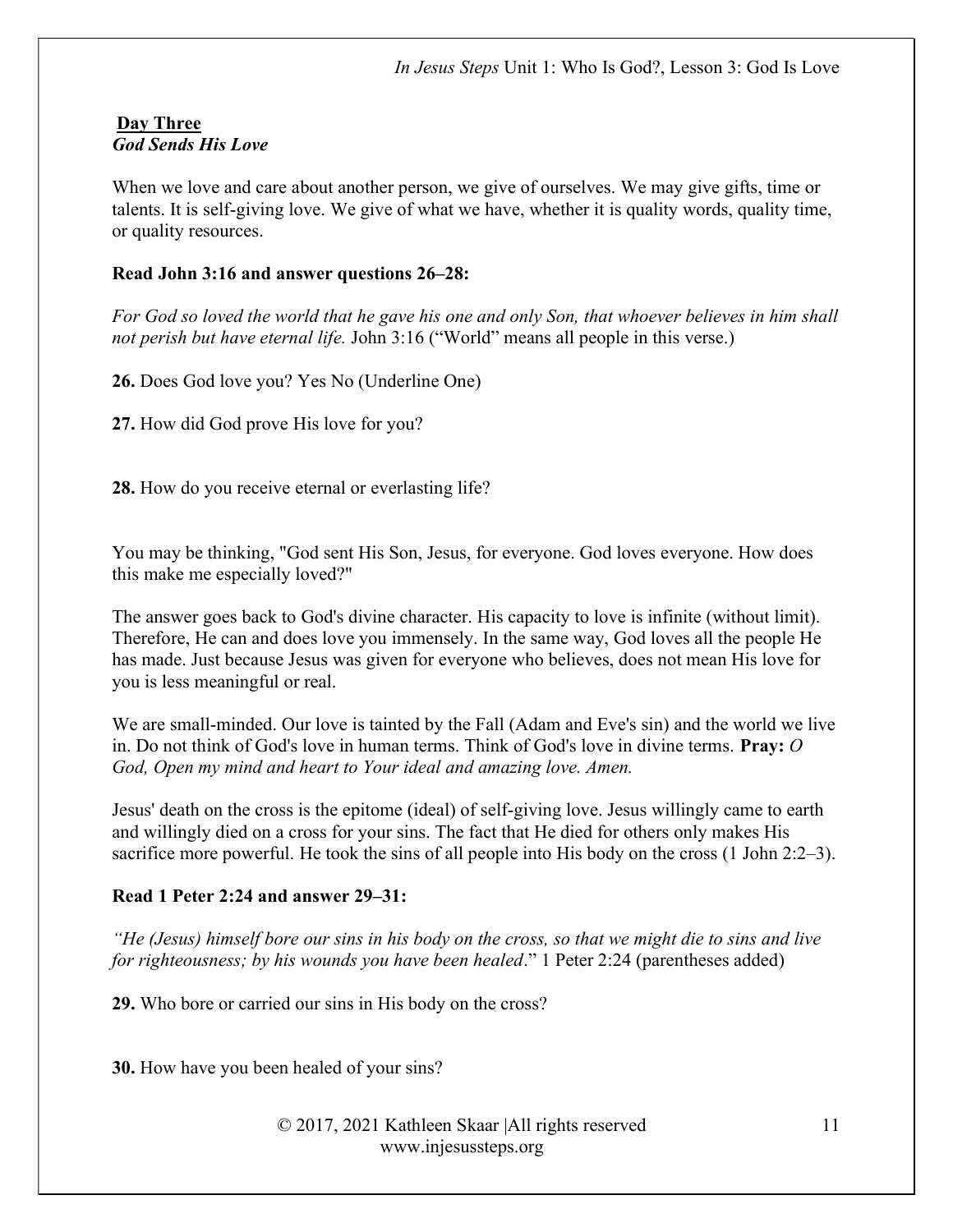31. Jesus died so that we would b  $\Box$  to and live for

Jesus was beaten, whipped (scourged), and nailed to a cross for our sins. He had done nothing wrong—even a Roman governor questioned whether Jesus was guilty (Matthew 27:22–24; Mark 15:9–15; Luke 23:4, 14–15). Jesus created, loved, and helped people. We are the ones who turned against God and have done terrible things. We are the ones with the diseased souls. We are the ones in need of forgiveness and healing.

### Read John 10:9–15 and answer questions 32–36:

"I am the gate; whoever enters through me will be saved. They will come in and go out, and find pasture. <sup>10</sup>The thief comes only to steal and kill and destroy; I have come that they may have life, and have it to the full.  $^{11}I$  am the good shepherd. The good shepherd lays down his life for the sheep.  $^{12}$ The hired hand is not the shepherd and does not own the sheep. So when he sees the wolf coming, he abandons the sheep and runs away. Then the wolf attacks the flock and scatters it.  $^{13}$ The man runs away because he is a hired hand and cares nothing for the sheep.  $^{14}$ I am the good shepherd; I know my sheep and my sheep know me— $^{15}$ just as the Father knows me and I know the Father—and I lay down my life for the sheep." John 10:9–15 (Jesus is speaking and using figurative language.)

32. Jesus says, "I am the gate." What is the meaning of His words: "whoever enters through me will be saved"  $(v.9)$ ?

33. Who does the thief represent (v. 10)?

34. Who does the hired hand represent (vs. 12–13; compare Jeremiah 10:21, 23:1–2)?

35. Jesus says, "I am the good shepherd. The good shepherd lays down his for the sheep (vv.11, 15)."

36. Who do the sheep represent (vv. 12–15; compare Psalm 100:3; Zechariah 10:2)?

Jesus came to earth to give His physical life so we may have true life. True life is found in a loving relationship with God. It is in this relationship that we find meaning and peace. This does not mean that life will always be easy. We live in a fallen world, and life is tough!

God always guides and leads us in love, although it may not always feel that way. Many people think that having their own way and getting what they want from someone is a sign of love. However, that is the opposite of love. It reminds me of a 1998 movie, Simon Birch. Simon's parents did not love or care for him. Perhaps it was because he was born unusually small and stayed that way. The cause (dwarfism) does not matter. The point is that because they did not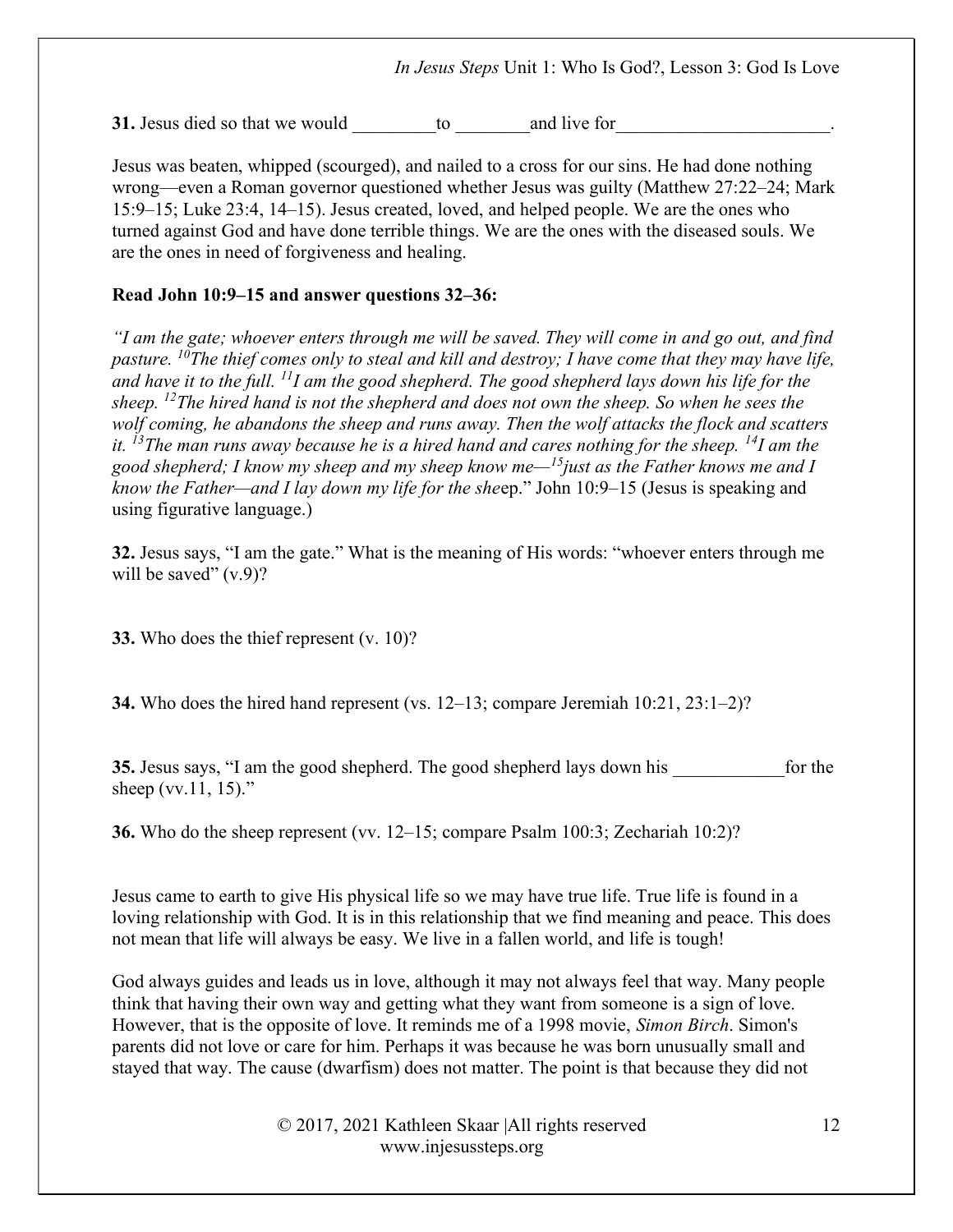love him, they did not care what he did or how their actions and words would affect his life. Loving parents watch, discipline, and punish for the good of their children.

Even with uncaring parents, Simon felt God had a plan for him. He never let go of this hope. He believed he was made for a worthy purpose. When he was 12 years old, the school bus he was riding accidentally crashed into an icy lake. Because of his small size, Simon was able to save the other children, even though it meant his own sacrificial death.

God has a unique plan for each of us. It may involve heroic feats, or it may not. But there is one thing every plan includes. Every plan is designed to help us become more like Jesus. We are to be holy, righteous, and self-giving. Jesus willingly died a lonely and extremely painful death for us. Therefore, we are to die to our flesh—our sinful, selfish human desires.

Love cannot be separated from God's other attributes. God is love, but He is also holy and righteous at the same time. Some people think God should give them everything they desire and never discipline them. So, if their actions harm someone else, they would still not be held accountable. This is an inaccurate (wrong) view of God. It is also a shortsighted view of the world and of judgment to come.

God is the judge of right and wrong. He is a just judge. God always acts in accordance with His righteous character. When He decides a punishment is deserved, it is.

God hates all sin. He hates anything that opposes (goes against) His moral or righteous character. This truth brings us to the doctrine (principle) of God's wrath.

**Definition:** God's *wrath* is His permanent attitude and response to human sins and injustice. The word *wrath* can also be described in other terms such as anger, fury, displeasure, and irritation.

Although we define God's wrath in human terms of intense anger, it is not uncontrolled or fitful. God always has power over His feelings. Therefore, His *wrath* is deliberate and intended.

Divine wrath, no matter how fearsome, is a perfect attribute of God. It is just as important as His other characteristics. Without God's wrath, He would cease being holy, just, and righteous. We would not be able to depend on God and His promises. He could lie, cheat, and wink at evil. People could not expect justice in this life or in the next. Our existence would be precarious (shaky, insecure, uncertain).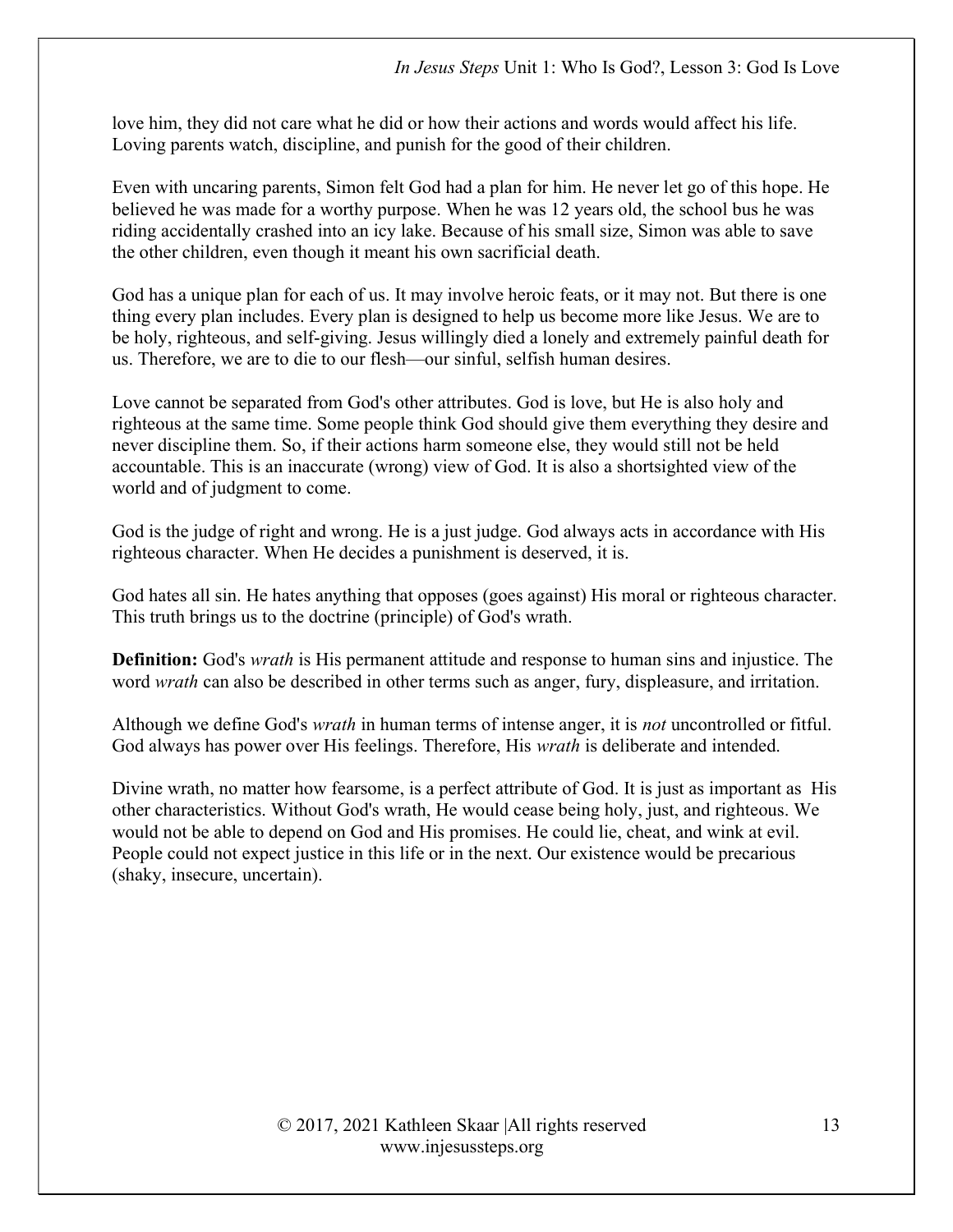# Read Deuteronomy 9:7–8 and answer questions 37–38:

Remember this and never forget how you aroused the anger of the LORD your God in the wilderness. From the day you left Egypt until you arrived here, you have been rebellious against the LORD.  ${}^{8}$ At Horeb you aroused the LORD's wrath so that he was angry enough to destroy you. Deuteronomy 9:7–8 (Horeb is the location where Moses received the Ten Commandments, and sometimes it is identified with Mt. Sinai.)

37. Moses is speaking to the Israelites. What does he want them to remember  $(v, 7)$ ?

38. At Horeb you aroused the LORD's so that he was enough to

you  $(v. 8)$ .

Moses is reminding the Israelites of their rebellion against the LORD. He is especially recalling the time they made a golden calf and worshiped it as a god. At the time, Moses was on the mountain receiving the Ten Commandments.

God was justified in destroying these people who had turned their back on Him. Nevertheless, Moses prayed and fasted for 40 days and 40 nights for God not to destroy all the people. The LORD listened and showed them mercy. However, He told Moses that He would punish them for their sins (Exodus 32:34–35).

The LORD also decided that those who had sinned against Him would be blotted out of the book of life. In this sense the word blot means to wipe out or erase. The book of life or the Lamb's book of life (Revelation 21:27) is a list of the names of people who will receive eternal life. These are the children of God who go to heaven when they die (John 1:12–13).

39. Read Revelation 20:15. What happens when a person's name is not written in the book of life?

Anyone whose name was not found written in the book of life was thrown into the lake of fire. Revelation 20:15 (The lake of fire is the same as hell.)

40. Read Romans 5:8. Who accepted God's wrath for sin and revealed God's incredible love for us?

But God demonstrates his own love for us in this: While we were still sinners, Christ died for us. Romans 5:8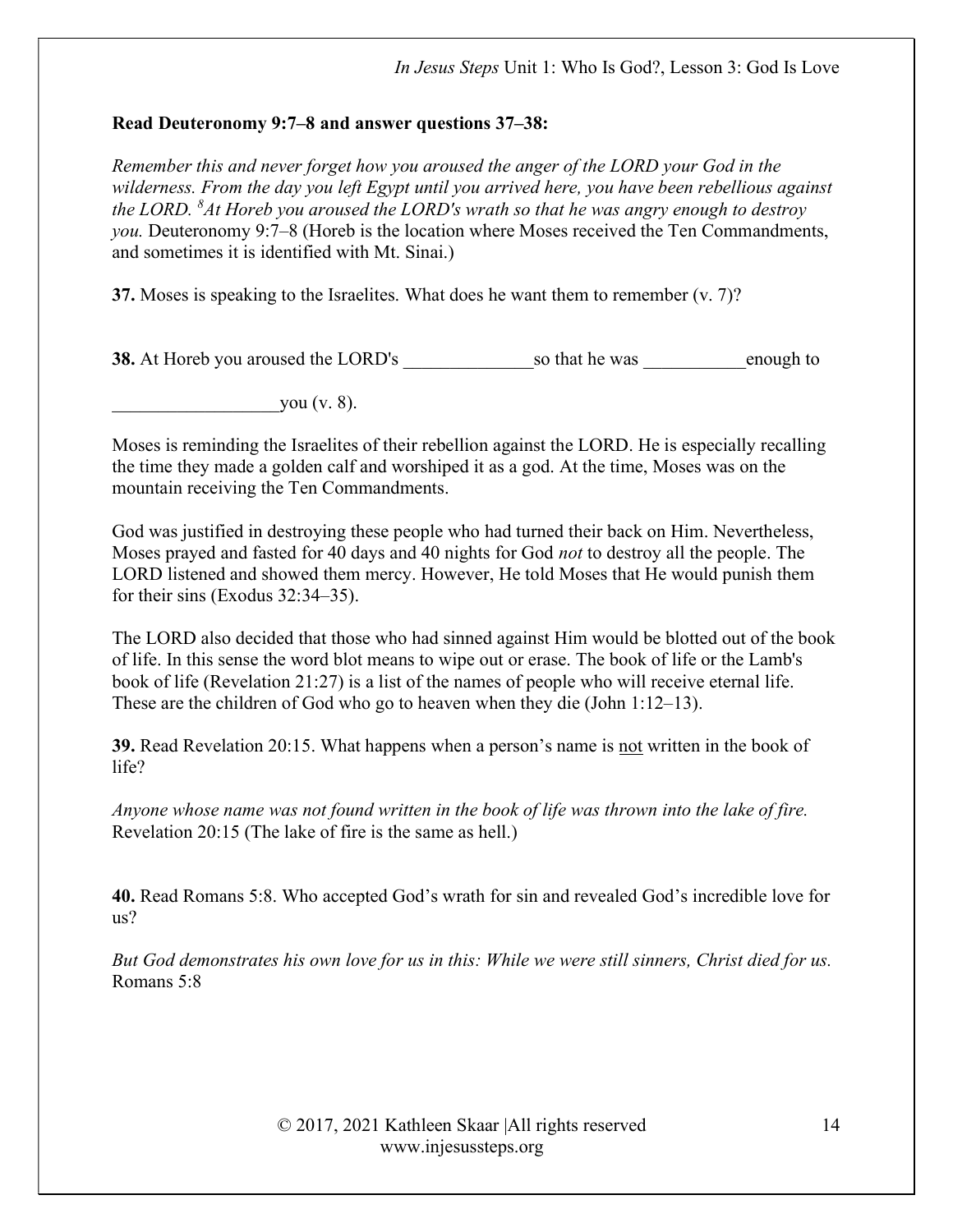41. Read 1 John 5:3–4 and Revelation 3:5. How can you be sure that your name will never be blotted out of the book of life?

In fact, this is love for God: to keep his commands. And his commands are not burdensome,  $^{4}$ for everyone born of God overcomes the world. This is the victory that has overcome the world, even our faith. 1 John 5:3–4 (compare 1 John 2:3–4)

The one who is victorious will, like them, be dressed in white. I will never blot out the name of that person from the book of life, but will acknowledge that name before my Father and his angels. Revelation 3:5

Our victory lies in Christ. Jesus accepted God's righteous wrath against sin on the cross. The technical term for this is propitiation. It also means that Jesus' sacrifice makes God favorable (approving, good) toward us. Yes, all God's anger against unrighteousness was directed at Jesus. But we must not think of Jesus as the victim of God's plan. Jesus is God and the blessed Trinity planned Jesus' death on the cross before the foundations of the world (Revelation 13:8).

—End Day Three—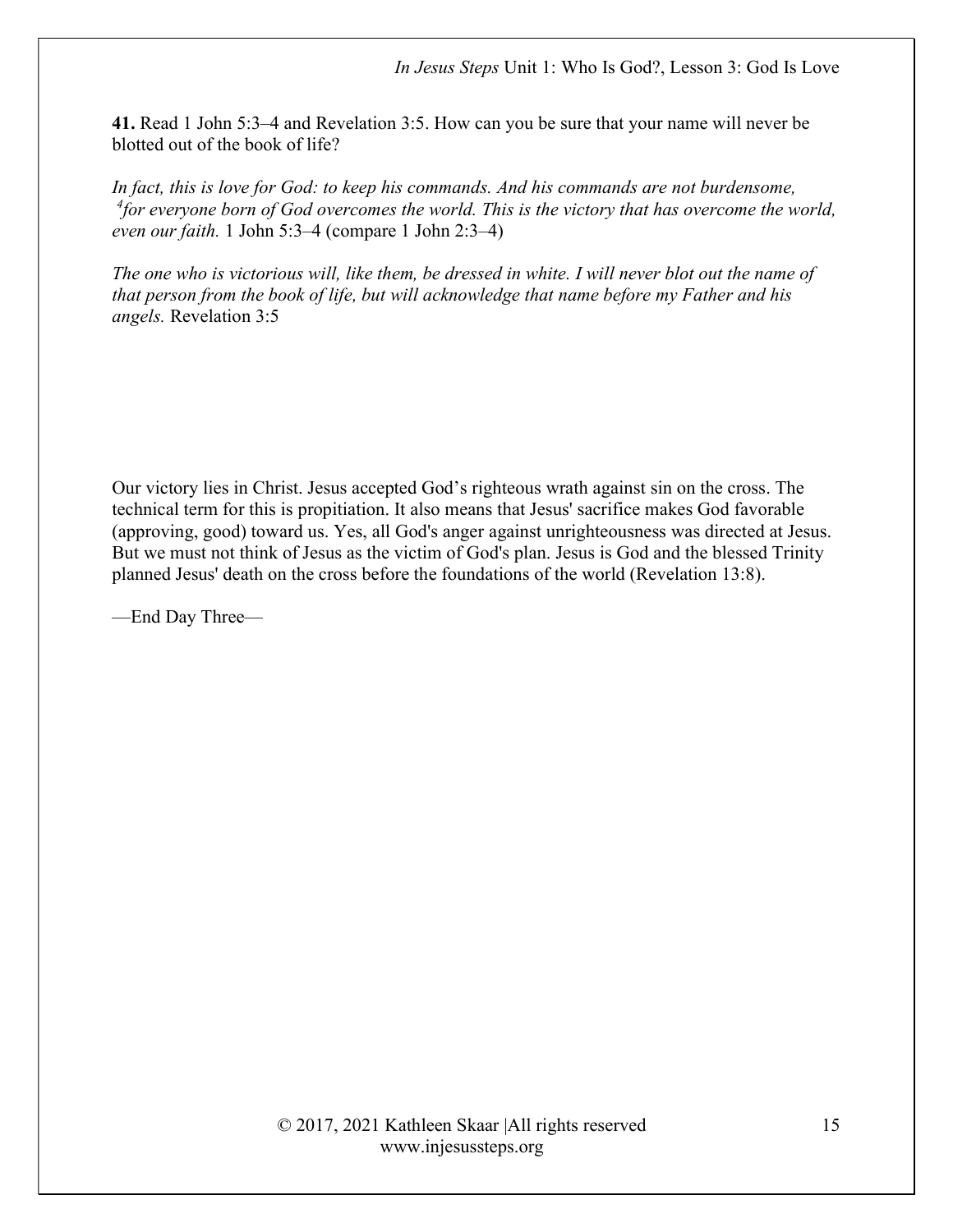# Day Four God Shows His Love at the Cross

Before the creation of the world God the Father, God the Son, and God the Holy Spirit knew humans would sin. In His perfect unity, the triune God planned before time to show the extent of His love. God the Son agreed to take on a human form and die for our sins. He offered His body as a sacrifice on a wooden cross.

The cross demonstrates God's love, holiness, righteousness, wrath, mercy, grace, and forgiveness. In the sacrifice of God the Son, God also demonstrates His goodness, patience, peace, wisdom, knowledge, power, jealousy, and His incomprehensibility (our inability to fully understand God with our human minds). Other attributes shown in the death of Jesus Christ are God's truthfulness, beauty, and glory. All these attributes of God are perfectly revealed in Jesus' death and His resurrection. (Of course, these attributes, or characteristics, of God are revealed throughout the Bible.)

# Read Romans 1:18–32 and answer questions 42–45 (vv. 18–20 are shown below):

The wrath of God is being revealed from heaven against all the godlessness and wickedness of people, who suppress the truth by their wickedness,  $^{19}$ since what may be known about God is plain to them, because God has made it plain to them.  $^{20}$ For since the creation of the world God's invisible qualities—his eternal power and divine nature–have been clearly seen, being understood from what has been made, so that people are without excuse. Romans 1:18–20

42. What do people receive who hold back (suppress) the truth and do evil (v. 18)?

43. What are things we can know about God, even without the Bible (vs. 19–20)?

44. Do people, anywhere on the earth or living at any time in history, have an excuse for not believing in Creator God (v. 20)? Yes No Maybe (Underline One)

45. Explain your answer about people having or not having an excuse for believing in God.

Accountability: Be prepared to share your answers from #42–45 with your team.

God expects us to act upon the knowledge or light we have. The Israelites had more knowledge about God than any other people during their time. They knew what God desired through the first five books of the Bible (Genesis–Deuteronomy) He had inspired Moses to write. Nevertheless, the people of Israel continued to sin without remorse (sorrow, repentance).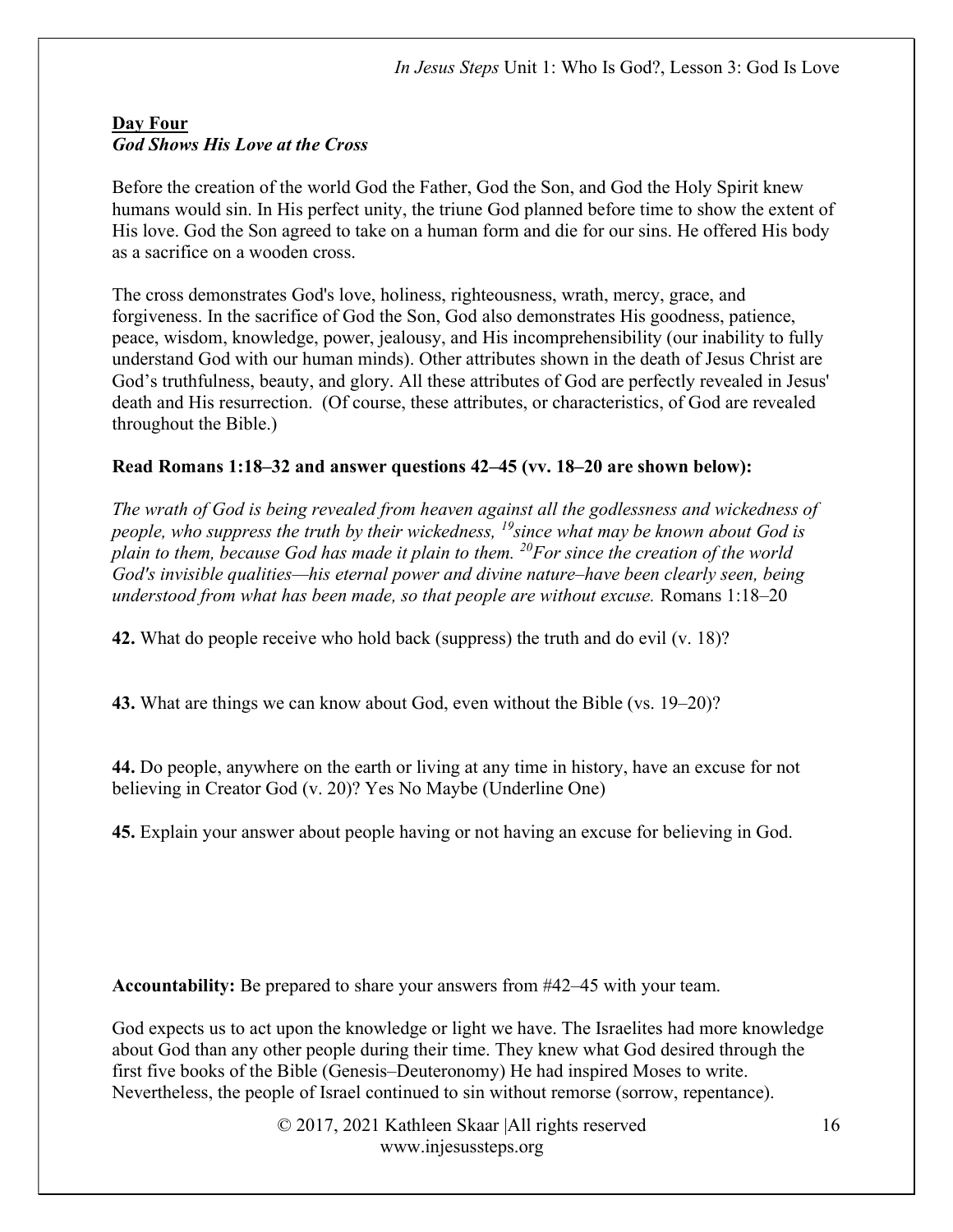# Read Jeremiah 32:30–33 and answer questions 46–48:

"The people of Israel and Judah have done nothing but evil in my sight from their youth; indeed, the people of Israel have done nothing but arouse my anger with what their hands have made, declares the LORD.  $31$  From the day it was built until now, this city has so aroused my anger and wrath that I must remove it from my sight.  $32$  The people of Israel and Judah have provoked me by all the evil they have done—they, their kings and officials, their priests and prophets, the people of Judah and those living in Jerusalem.  $33$ They turned their backs to me and not their faces; though I taught them again and again, they would not listen or respond to discipline." Jeremiah 32:30–33 (After Solomon, Israel divided, with Judah becoming the southern kingdom.)

46. Why was God angry with the people of Israel and Judah (vs. 30, 32, 33)?

47. In the above passage, underline God's response to the people for the evil they had done. What is one word you would use to describe God's attitude toward the people?

48. Are people less sinful today than they were in Israel and Judah? Yes No (Underline One)

People are still doing evil in God's sight, and He still hates sin. God's wrath is His permanent attitude and response to human sin and injustice. Remember, God also has a permanent attitude and response of love to His creation.

How can God's wrath toward sin, and His love for mankind be reconciled (resolved, settled)? Nothing is impossible with God (Luke 1:37). Therefore, God set up a plan to solve humanity's sin problem and satisfy His righteous wrath.

Incredibly, Jesus accepted God's wrath into His own body on the cross! In effect, God the Son has received the wrath we deserve. God solved this complex issue of His righteous wrath and His all-consuming love.

# Read Romans 3:25–26 and answer questions 49–51:

God presented Christ as a sacrifice of atonement, through the shedding of his blood—to be received by faith. He did this to demonstrate his righteousness, because in his forbearance he had left the sins committed beforehand unpunished— $^{26}$ he did it to demonstrate his righteousness at the present time, so as to be just and the one who justifies those who have faith in Jesus. Romans 3:25–26 (Atonement means to bring together as one those who were enemies. Forbearance is patience, restraint, mercy.)

49. How did God demonstrate His righteousness (v. 25)?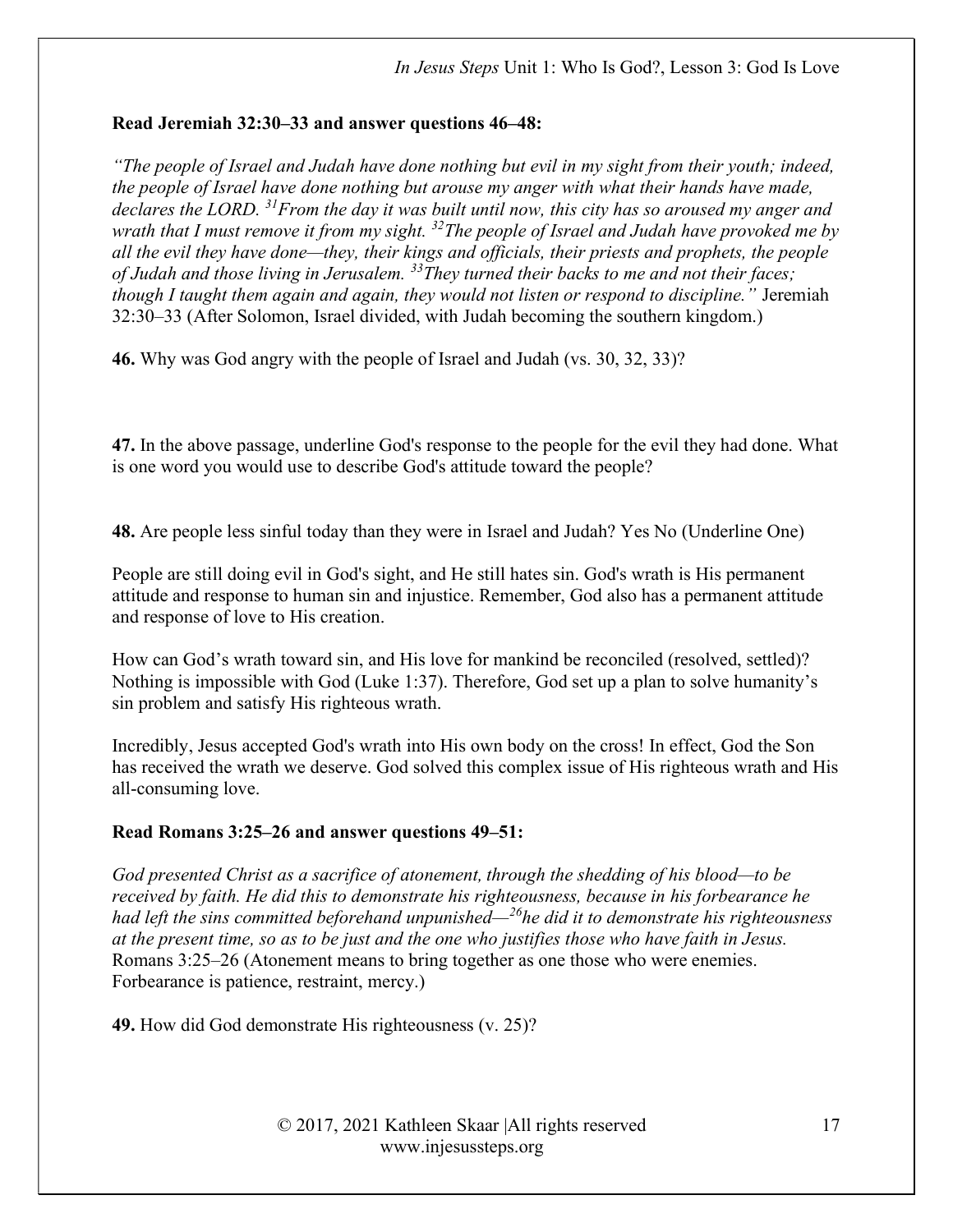50. Why does God let the sins of His faithful people committed before Jesus' death go unpunished or without penalty (vv. 25–26)?

# 51 Read Romans 5:9. How are you saved from God's wrath?

Since we have now been justified by his blood, how much more shall we be saved from God's wrath through him! Romans 5:9

**Definition:** Crucify is a verb describing an ancient punishment where a person was put to death by nailing or binding the wrists or hands and feet to a cross.

Jesus is the one and only way to be saved from our sins and God's wrath. We must believe He is the Christ (the sent One) whose death on the cross provides salvation and then follow Him—the One who rose from the dead. To follow and obey Christ is the same thing as making Him Lord of our lives.

But what about the people who lived before Jesus was crucified? Knowledge of Christ has been progressive. That is, Christ has been revealed gradually or in stages since Adam and Eve sinned. Recall the promise God gave before they were driven out of the Garden of Eden (Genesis 3:15). God said that Eve's offspring would crush Satan's head. Someone (Christ) would overpower and conquer the one (Satan) who had tempted them to sin.

Adam and Eve believed (had faith) in what God revealed to them. They acted out their faith by starting a family. They had children and told them about God. However, they did not know when or how Christ would be born or die.

They acted on the light or revelation that God had given to them. The basis of their salvation is still faith in God's promise of a Savior. From the beginning to the end of this world, all people will be saved by placing their faith in the blood of Christ. The Old Testament people who believed in the promise of a Savior are still saved by faith in Christ.

**Definition:** Revelation means the unveiling (uncovering) of something hidden. The *revelation* of God is defined as His process for making Himself known. This includes revealing His attributes, character, will, plans, and nature. God can only be known through His revelation.

The Bible is a record of God's special revelation about Himself and His plan of redemption. Jesus taught that the Old Testament prophets had testified (declared, gave evidence) about Him (Luke 24:27; John 5:39). The apostle Peter agreed with Jesus and taught the same (Acts 10:43).

Definition: The word *redemption* meant to pay a required price (ransom) for someone's release. For example, the price could be used for slaves, criminals, or prisoners of war to be set free. Jesus described His death on the cross as "a ransom for many" (Matthew 20:28; Mark 10:45). The apostle Paul also referred to Jesus' death on the cross as a ransom (1 Timothy 2:5–6). Jesus is the Redeemer (Rescuer, Savior).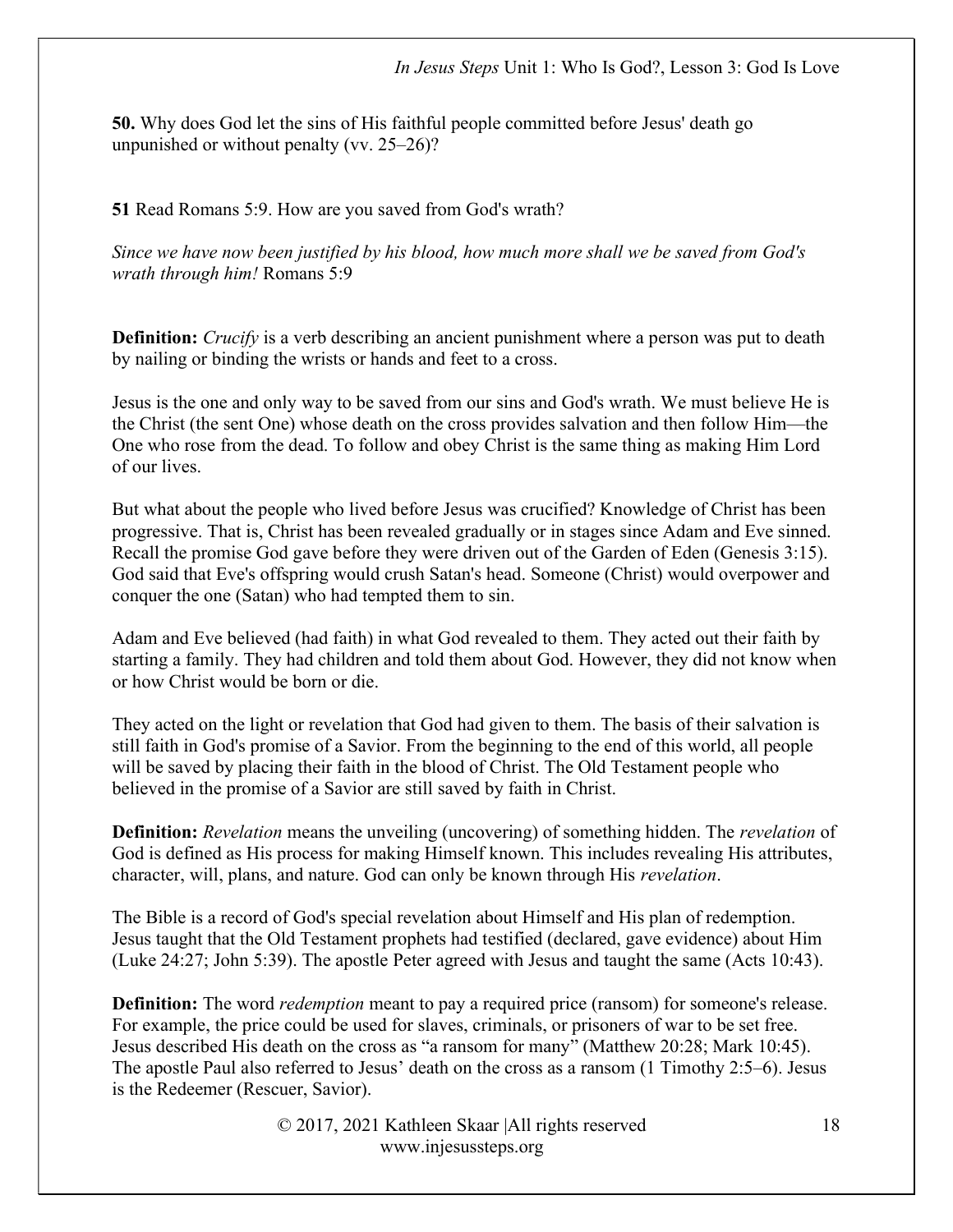Romans 3:25 tells us that God let the sins committed before Jesus go unpunished. But now that Jesus has come to Earth, died, and resurrected (raised from the dead), all sins can be forgiven. Christ died for everyone, past, present, and future. However, God's wrath will be poured out on those who refuse His free gift of salvation. God is righteous in His love and must punish sin. In God's immense love, He made a way for all to be forgiven. Those who refuse His love must pay the price themselves. The price is hell.

52. Read 1 Thessalonians 1:9b–10, 5:9. Who saves us from the coming wrath?

They (believers in other churches) tell how you turned to God from idols to serve the living and true God,  $^{10}$ and to wait for his Son from heaven, whom he raised from the dead—Jesus, who rescues us from the coming wrath. 1 Thessalonians 1:9b–10.

For God did not appoint us to suffer wrath but to receive salvation through our Lord Jesus Christ. 1 Thessalonians 5:9

# Read 2 Corinthians 5:14–15 and answer questions 53–55:

For Christ's love compels us, because we are convinced that one died for all, and therefore all died. <sup>15</sup> And he died for all, that those who live should no longer live for themselves but for him who died for them and was raised again. 2 Corinthians 5:14–15 (The Greek word translated "compel" means to oblige or hold fast.)

53. Why does Christ's love compel us to live for Him (v. 14)?

54. How do you live for Christ?

55. How do you live in loving union with God?

Accountability: Be prepared to share your answers #53–55 with your discipleship team.

—End Day Four—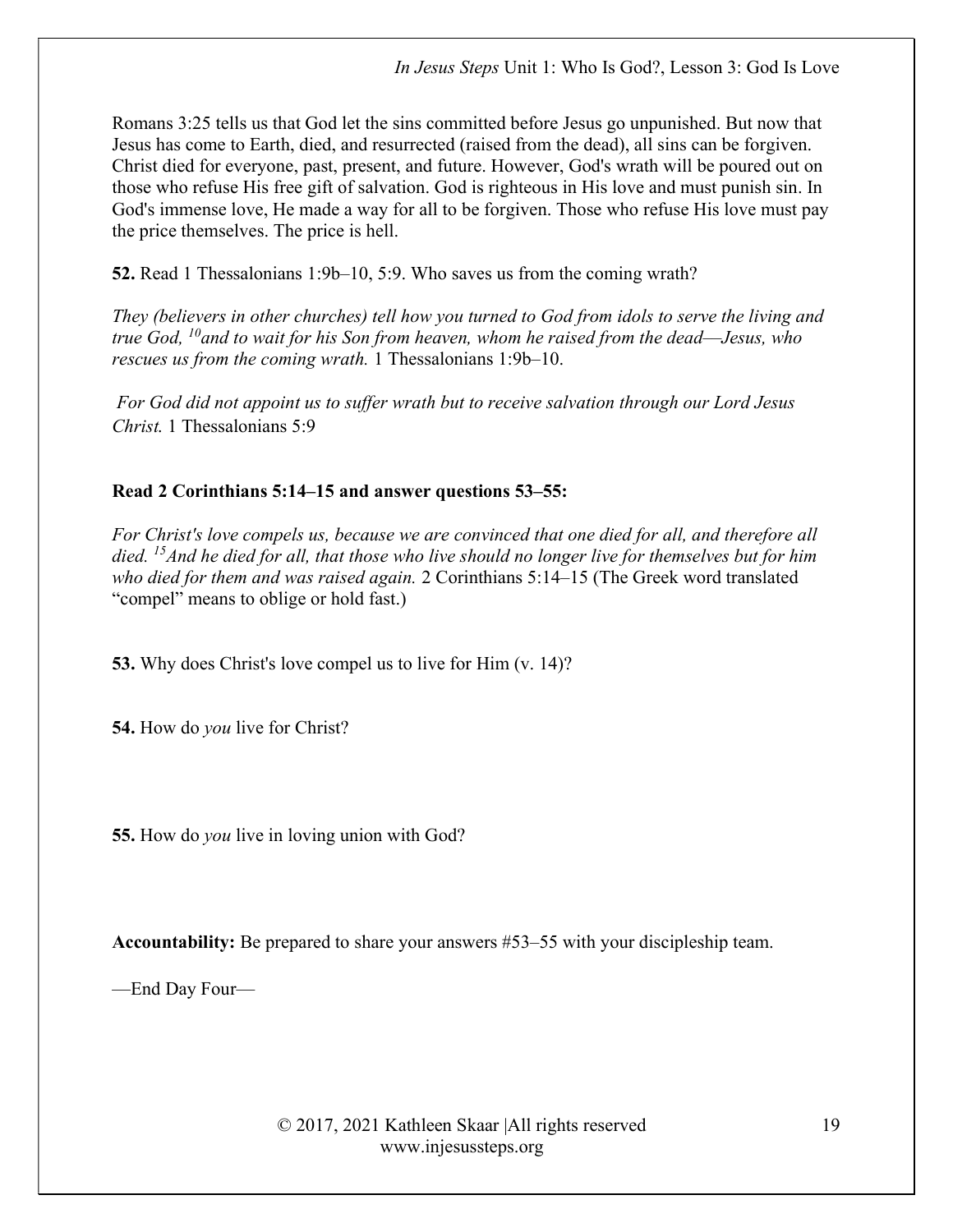#### Day Five Union with God

Union is the act of uniting or joining two or more people or things together. Marriage, for example, is a union of two people. We normally think of marriage as a joyful and fulfilling union. But sometimes people are married or joined to someone who does not care about them. This makes for a sad union.

In Christ, you are united with God. Union with God is the same as union with Christ and the Holy Spirit (Romans 8:11; 1 John 1:3). You, as a believer, have God's Spirit living in you or in your heart. Therefore, believers have the most loving union in the world!

Union with God means you can have a close, personal, and loving relationship with Him. You can experience God through conversation (prayer) and feelings. The Holy Spirit moves in your mind and spirit in ways that reveal God's presence and purpose.

The union you enjoy with God is by divine grace. It is a gift. Just as we do not earn our salvation, we do not earn our relationship with God. Jesus went to the cross not only to accept God's wrath but to give us a personal union with the living God (John 14:20).

# Read 1 John 4:9–10 and answer questions 56–57:

This is how God showed his love among us: He sent his one and only Son into the world that we might live through him.  $^{10}$ This is love: not that we loved God, but that he loved us and sent his Son as an atoning sacrifice for our sins. 1 John 4:9–10

56. How did God show His love among us (v. 9)?

57. What is love according to v.10?

Union with God is promised to you as a believer. It is not something only experienced by superspiritual or mystical Christians. However, we must believe and open ourselves to the Holy Spirit's movement in our lives. God will reveal Himself to us in His way and in His timing.

God has always wanted to be close to the people He created. Our Holy Father looks for those who will devote themselves to Him. When he finds them, our heavenly Father extends a heartwarming invitation in Jeremiah 30:21b–22.

58. Read Jeremiah 30:21b-22. What does God promise for those He brings near to Himself?

"I will bring him near and he will come close to me—for who is he who will devote himself to be close to me?" declares the LORD.  $^{22}$  "So you will be my people, and I will be your God." Jeremiah 30:21b–22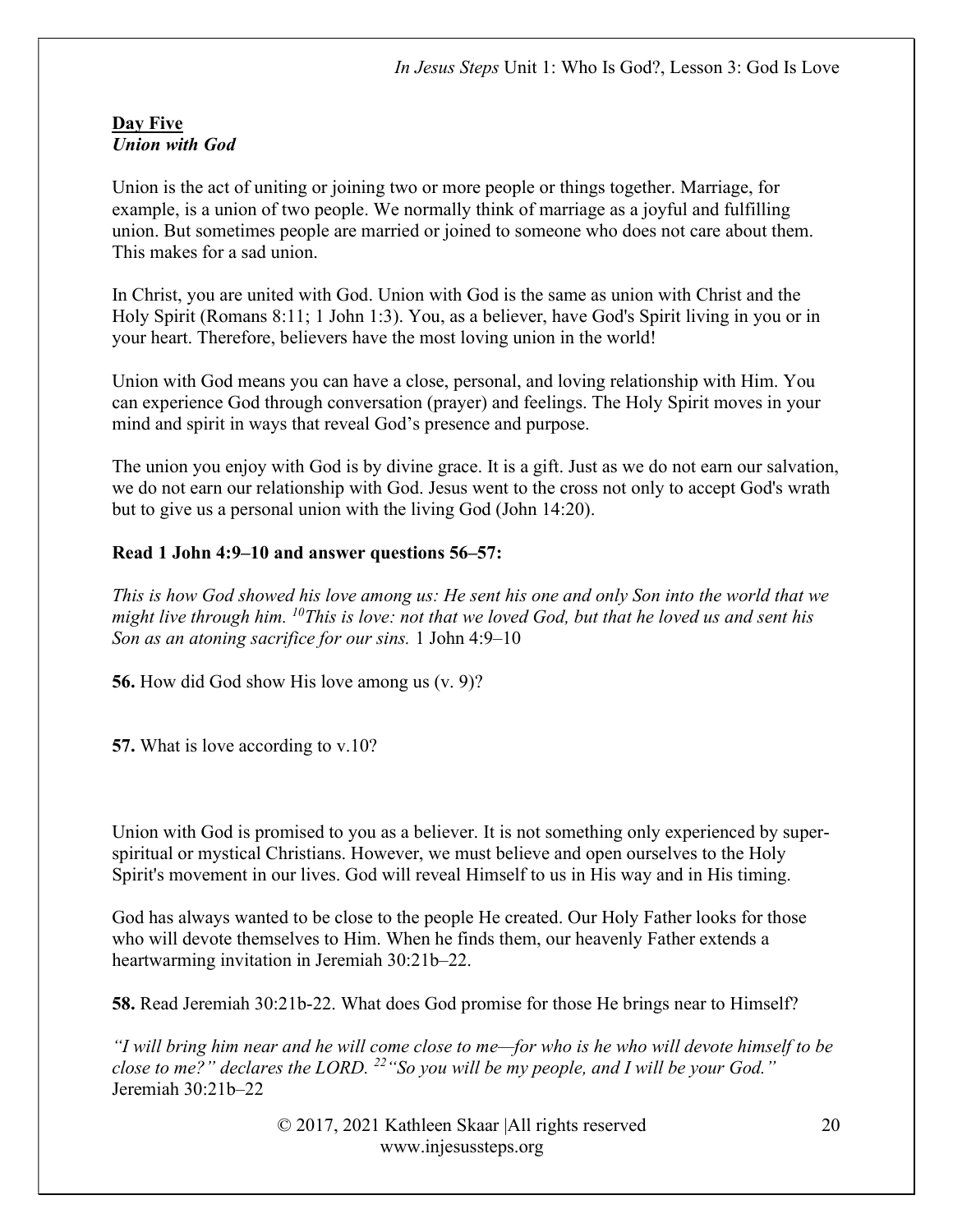One of the ways I experience God's love is during my prayer time. From the time I became a believer God has called me into His presence—first thing in the morning. Through God's grace, I yearn (long) for this daily time with Father, Son, and Holy Spirit.

As I read the Bible during this time, the Holy Spirit will bring verses to my attention. I know this is God's way of speaking to me. He will also speak to me in my spirit about things He wants me to do. I write these tasks in a notebook and cross them off when they are completed.

During my morning time with God, I also worship and thank Him. In addition, the Holy Spirit also reminds me (convicts) of sins to confess, prayers to pray, and general fellowship. This quality time with God is *never* boring and is *always* the highlight of my day.

Our union with God is ongoing, not just for morning time. This is only one example of how union with God may be experienced. I pray in order to experience and be aware of God all day. I want to take this morning-time fellowship with me wherever I go and whatever I am doing.

59. Read Galatians 2:20. How does the apostle Paul live?

I have been crucified with Christ and I no longer live, but Christ lives in me. The life I now live in the body, I live by faith in the Son of God, who loved me and gave himself for me. Galatians 2:20

# Action Step

# Read 1 Corinthians 6:17 and Romans 8:11, 14 and pray for a holy and vibrant (lively, deep, bright) union with God:

But whoever is united with the Lord is one with him in spirit. 1 Corinthians 6:17

And if the Spirit of him who raised Jesus from the dead is living in you, he who raised Christ from the dead will also give life to your mortal bodies because of his Spirit who lives in you. Romans 8:11

For those who are led by the Spirit of God are the children of God. Romans 8:14

60. I have prayed for a holy and vibrant union with God? Yes No (Underline One)

Remind God often that you want to have a vigorous and dynamic union with Him. Ask His Holy Spirit to unite with your soul and reveal Himself to you. Praise and thank Him daily for making your relationship possible through Jesus Christ.

61. Read 1 John 4:16. What can we rely on?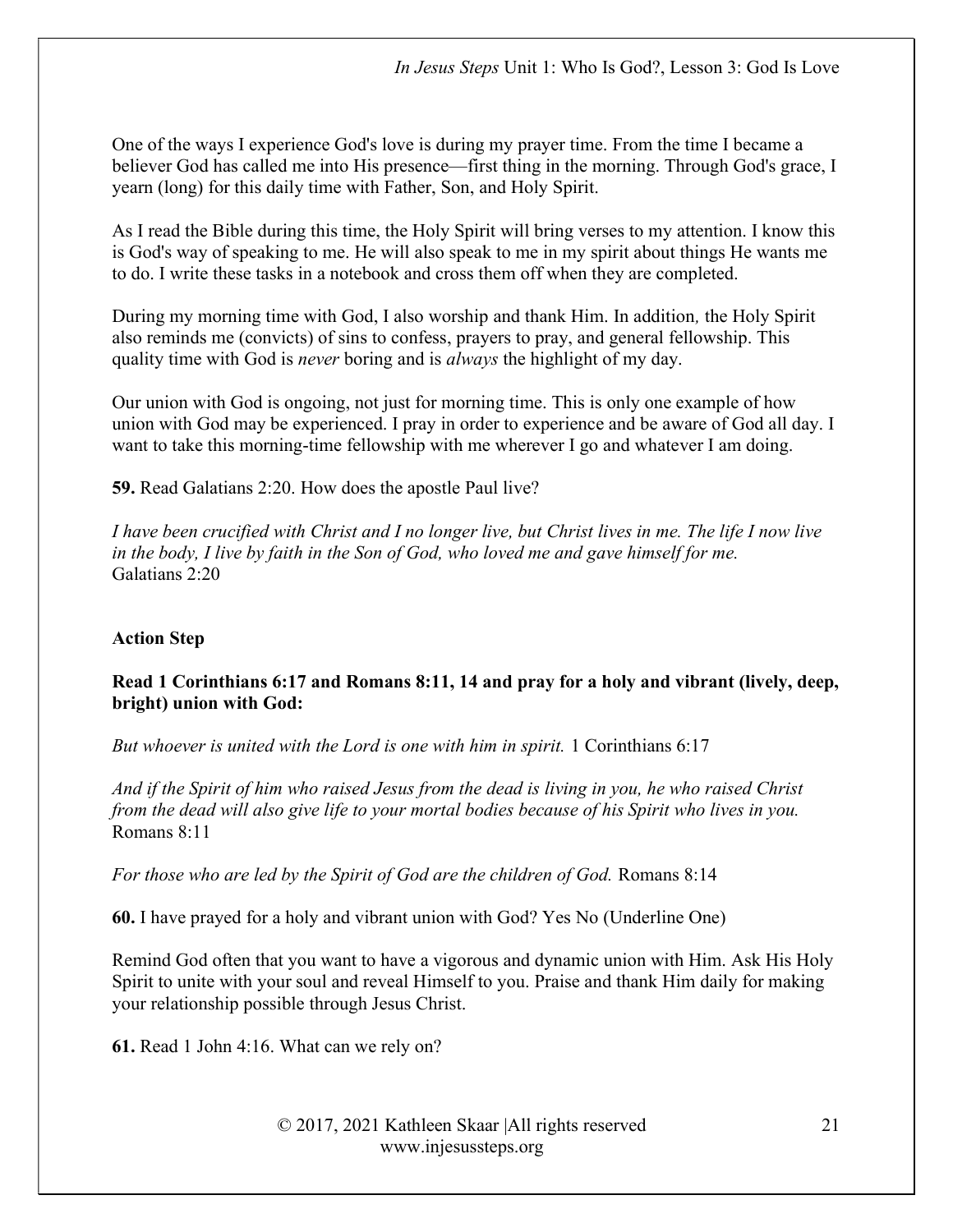And so we know and rely on the love God has for us. God is love. Whoever lives in love lives in God, and God in them.1 John 4:16

We have been learning about our individual relationship with God, and this is important. We each have to decide to accept Christ when the Spirit draws us. No one can make this decision for us. We also have individual minds, hearts, and emotions. God made us this way.

God also made us for fellowship or friendship with others. Being in union with God means we are also joined together with other believers. The church is the body of Christ. Church is the community of believers coming together in Him. Christians share in life socially and in meaningful ways to please God.

62. Read Ephesians 5:1–2. How should we treat others?

Follow God's example, therefore, as dearly loved children  $\lambda^2$  and walk in the way of love, just as Christ loved us and gave himself up for us as a fragrant offering and sacrifice to God. Ephesians 5:1–2

Love is *not* something to be hoarded (stockpiled). We are to follow God's example and walk in love by giving freely of ourselves. God enables us by pouring out His love into our hearts by His Holy Spirit (Romans 5:5). Our power to do good also comes from God (2 Corinthians 9:8).

Even when we mess up, God loves us. Even when we do not cooperate with God, He loves us. Even when we do not feel loveable or worthy, God loves us. Yes, even when we do not feel God's love, He loves us.

#### Action Steps

63. Read and meditate on Psalm 36:5–6. Describe God's love in your own words:

Your love, LORD, reaches to the heavens, your faithfulness to the skies.  $\delta$ Your righteousness is like the highest mountains, your justice like the great deep. You, LORD, preserve both people and animals. Psalm 36:5–6

Trust in God's love. God is love. Trust in God's love for you. No matter what is happening in your life, believe and put your hope in Christ.